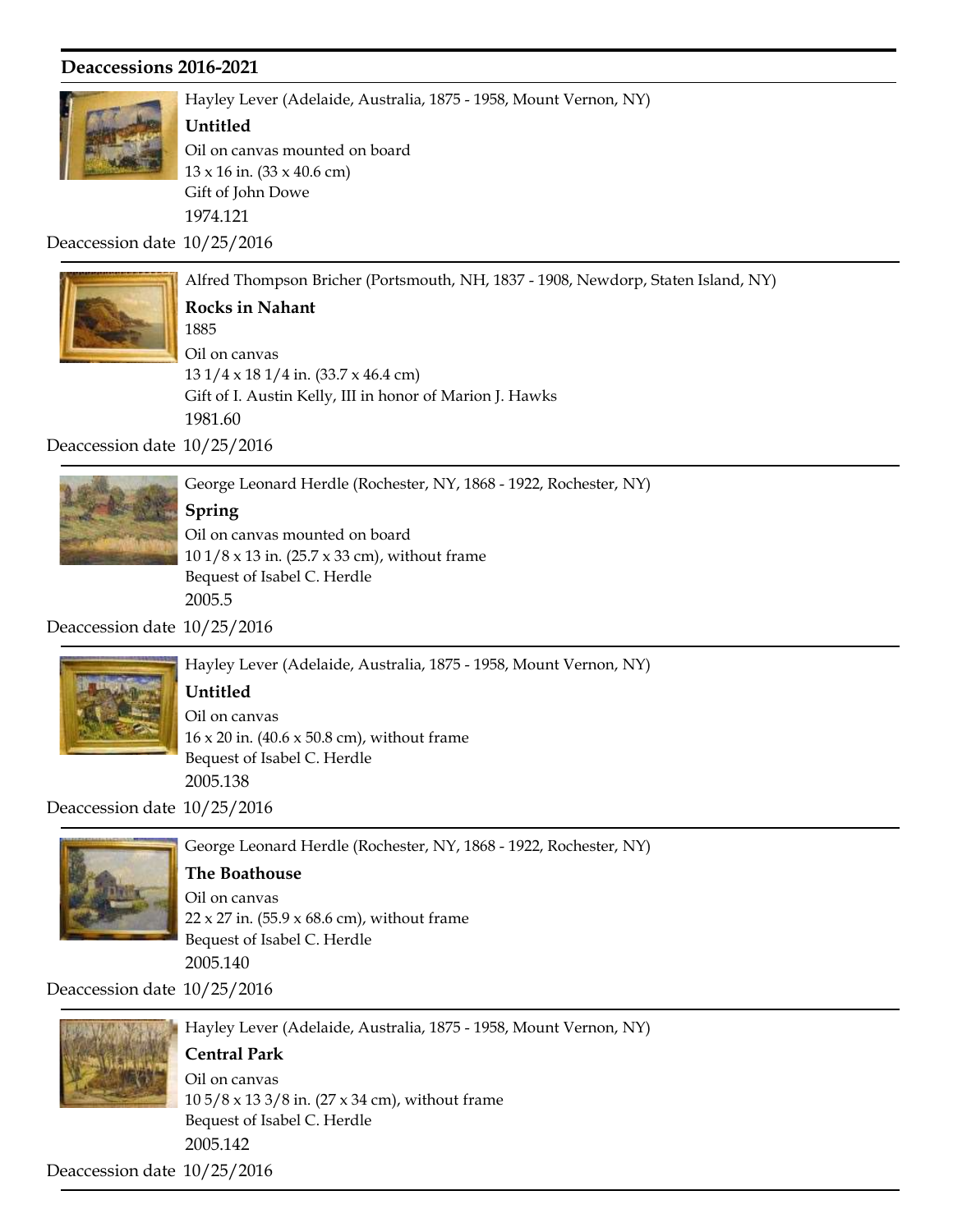

George Leonard Herdle (Rochester, NY, 1868 - 1922, Rochester, NY)

George Leonard Herdle (Rochester, NY, 1868 - 1922, Rochester, NY)

#### Untitled

Bequest of Isabel C. Herdle 2005.170  $25 \times 30$  in. (63.5  $\times$  76.2 cm), without frame Oil on canvas

Deaccession date 10/25/2016



Untitled

Bequest of Isabel C. Herdle 2005.171 28 x 36 1/8 in. (71.1 x 91.8 cm), without frame Oil on canvas

Deaccession date 10/25/2016



Unknown, American (active )

Ginger Beer Bottle Ceramic

Anonymous gift SC74.3

Deaccession date 10/25/2016



Unknown, French (active ) Gift of Mrs. Beekman C. Little in memory of Mr. and Mrs. Owen Gaffney and Marie Gaffney Smith from the collection of Marie Gaffney Smith 1936.15 Fragment of Chasuble 43 x 28 in. (109.2 x 71.1 cm) Taffeta

Deaccession date 12/13/2016



Unknown, Italian (active ) R.T. Miller Fund 1946.16 Hanging 81 x 49 in. (205.7 x 124.5 cm), overall Embroidery

Deaccession date 12/13/2016



Unknown, Italian (active )

## Silk Damask

Gift of Mr. Herbert M. Stern 1975.84 66 1/2 x 20 in. (168.9 x 50.8 cm), overall Silk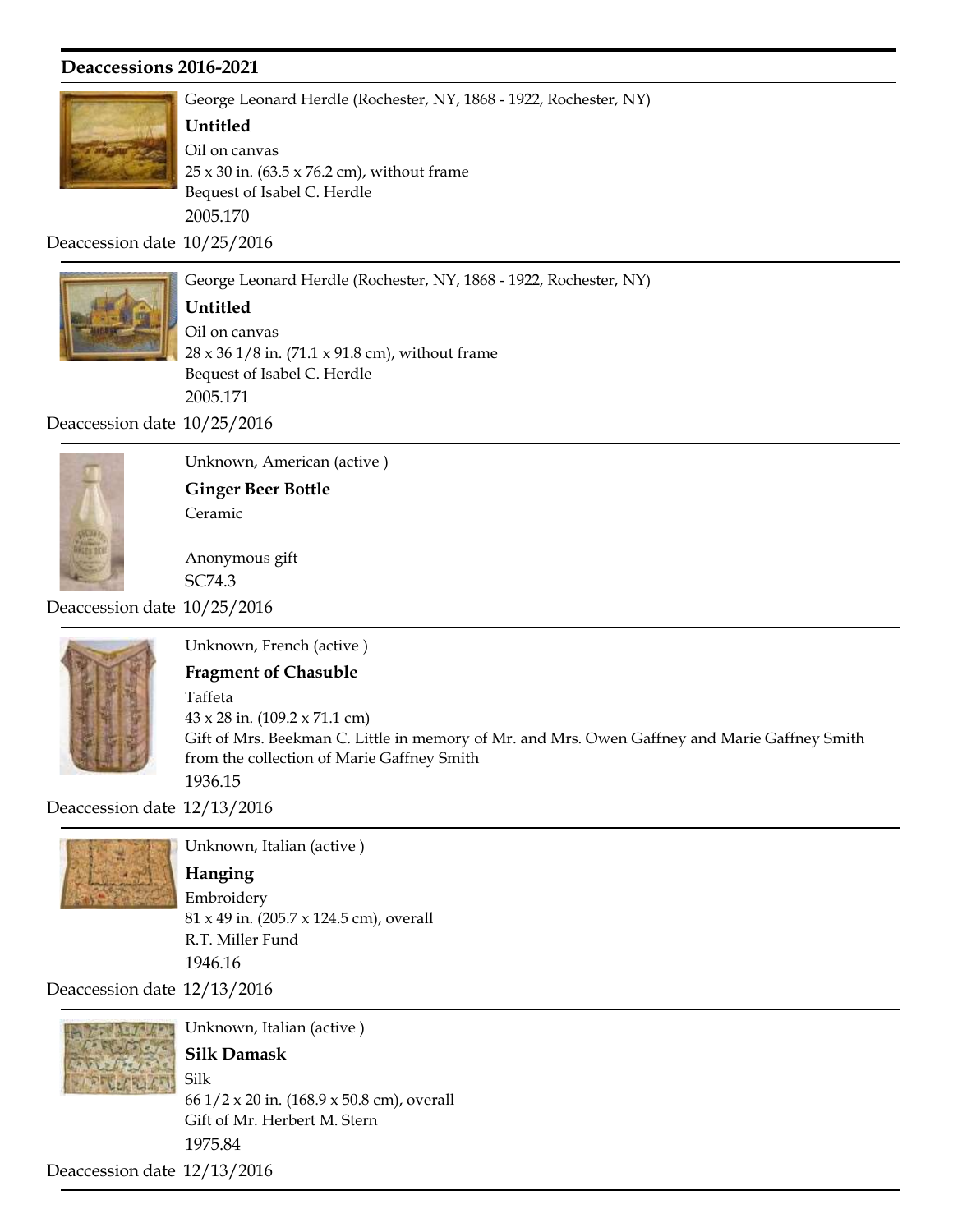

Unknown, Italian (active )

Gift of the Hayden Company ED23.11 Valance with Orphreys 18 3/4 x 22 in. (47.6 x 55.9 cm) Embroidery on linen

Deaccession date 12/13/2016



Unknown, French (active )

Gift of Mrs. John W. Oothout 1929.57 1670-1700 Brocade Fragment 23 3/4 x 20 1/2 in. (60.3 x 52.1 cm) Metallic and silk thread on satin

Deaccession date 3/21/2017



Unknown, French (active )

Gift of Mme. Henriette de Paris 1931.31 Host Cloth 23 1/8 x 24 1/2 in. (58.7 x 62.2 cm), overall Silk and gilt thread on silk

Deaccession date 3/21/2017



Unknown, Italian (active )

Fragment of a Chasuble (back of # 36.18)

Gift of Mrs. Beekman Little of Mr. and Mrs. Owen Gaffney and Marie Gaffney Smith from latter's collection 1936.17 33 x 26 in. (83.8 x 66 cm) Brocade on satin

Deaccession date 3/21/2017



Unknown, Italian (active ) Gift of Mrs. Beekman Little of Mr. and Mrs. Owen Gaffney and Marie Gaffney Smith from latter's collection 1936.18 Half Chasuble 45 x 31 in. (114.3 x 78.7 cm) Brocade on satin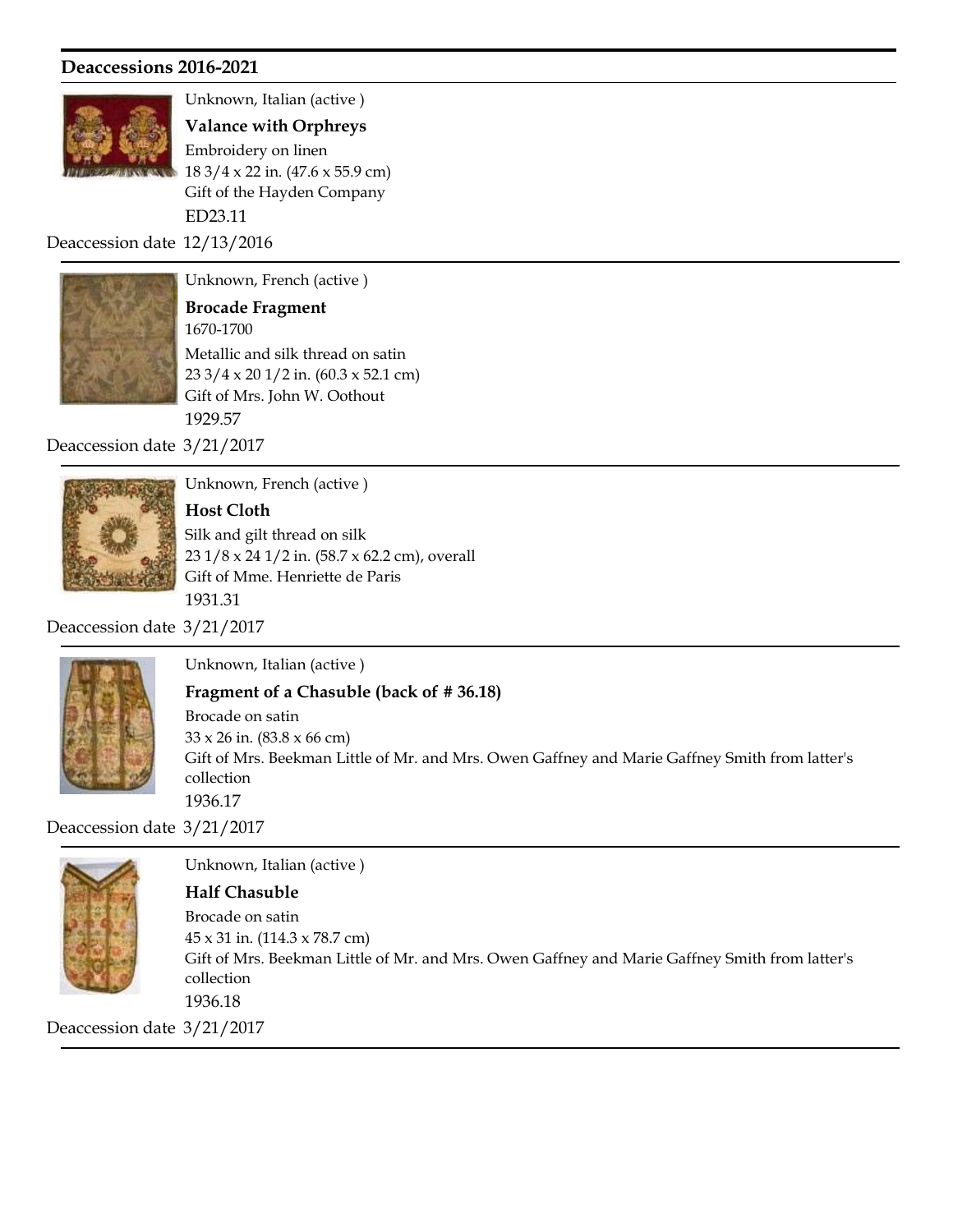

Unknown, Italian (active )

#### Hanging

R.T. Miller Fund 1945.41 77 x 46 in. (195.6 x 116.8 cm) Silk-wrapped metal thread, couched down

Deaccession date 3/21/2017



Unknown, Italian (active )

R.T. Miller Fund 1949.66 Hanging 82 x 28 in. (208.3 x 71.1 cm) Fabric

Deaccession date 3/21/2017



Unknown, Italian (active )

#### Panel

R.T. Miller Fund 1952.66 81 1/2 x 11 1/2 in. (207 x 29.2 cm) Mixed metal wrapped silk and plain silk floss complex weave

Deaccession date 3/21/2017



Unknown, Italian (active )

## Square Hanging

Buswell-Hochstetter Bequest 1955.218 23 1/2 x 23 1/2 in. (59.7 x 59.7 cm) Brocade

Deaccession date 3/21/2017



Unknown, French (active )

#### Altar Cloth

Gift of Miss Helen C. Ellwanger 1975.134 31 1/2 x 56 1/2 in. (80 x 143.5 cm), overall Lace, silk appliqué and chenille embroidery

Deaccession date 3/21/2017



Unknown, American (active )

Gift of Mr. and Mrs. Leo Kaplan 1977.115 1897 Owl Architectural Ornament  $2 \times 2$  in. (5.1  $\times$  5.1 cm) Terracotta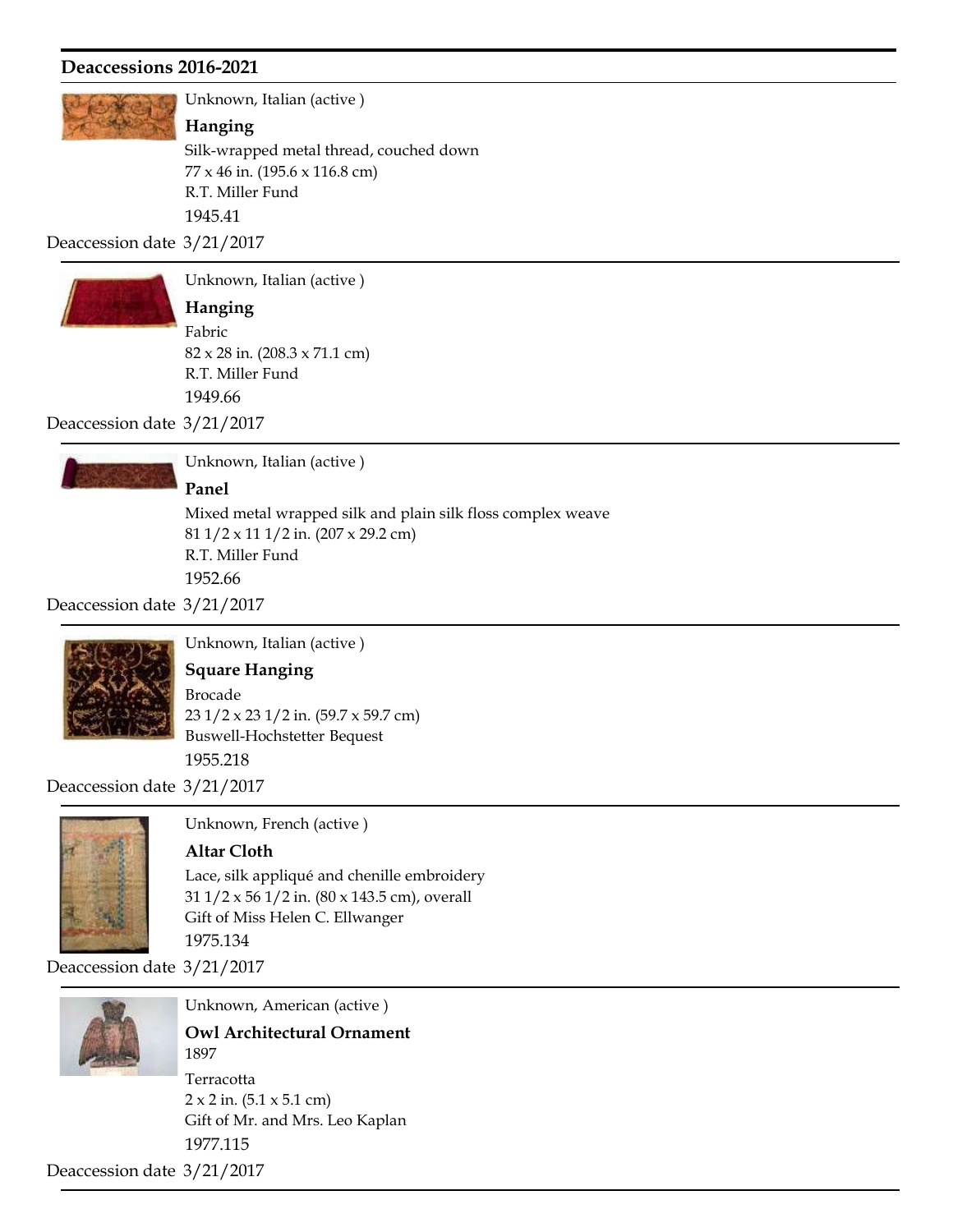

Unknown, American (active ) Bequest of Thomas G. Spencer 1978.158 ca. 1750 Armchair 44 1/2 x 31 x 26 1/2 in. (113 x 78.7 x 67.3 cm) Wood

Deaccession date 3/21/2017



Karl Eugene Fortess (Antwerp, Belgium, 1907 - 1993, Woodstock, NY)

Marion Stratton Gould Fund 1942.50 Fire Island 18 x 30 in. (45.7 x 76.2 cm) Oil on canvas

Deaccession date 4/25/2017



Carl Lawless (1894 - 1934)

Bequest of Edith Holden Babcock 1947.32 Grenoble Valley 30 x 30 in. (76.2 x 76.2 cm) Oil on canvas

Deaccession date 4/25/2017



Edward Betts (1920 - 2008)

## Still Life

Marion Stratton Gould Fund 1948.67 15 1/4 x 20 1/4 in. (38.7 x 51.4 cm) Casein on board

Deaccession date 4/25/2017



Unknown, Warega (active ) R.T. Miller Fund 1951.113 Cult Figure 9 3/4 in. (24.8 cm) Wood

Deaccession date 4/25/2017



Louis Bosa (Cordoipo, Italy, 1905 - 1981, Doylestown, PA) Gift of the American Academy of Arts and Letters, Childe Hassam Fund 1952.38 1951 Cafe Picollo 13 1/4 x 21 in. (33.7 x 53.3 cm) Oil on board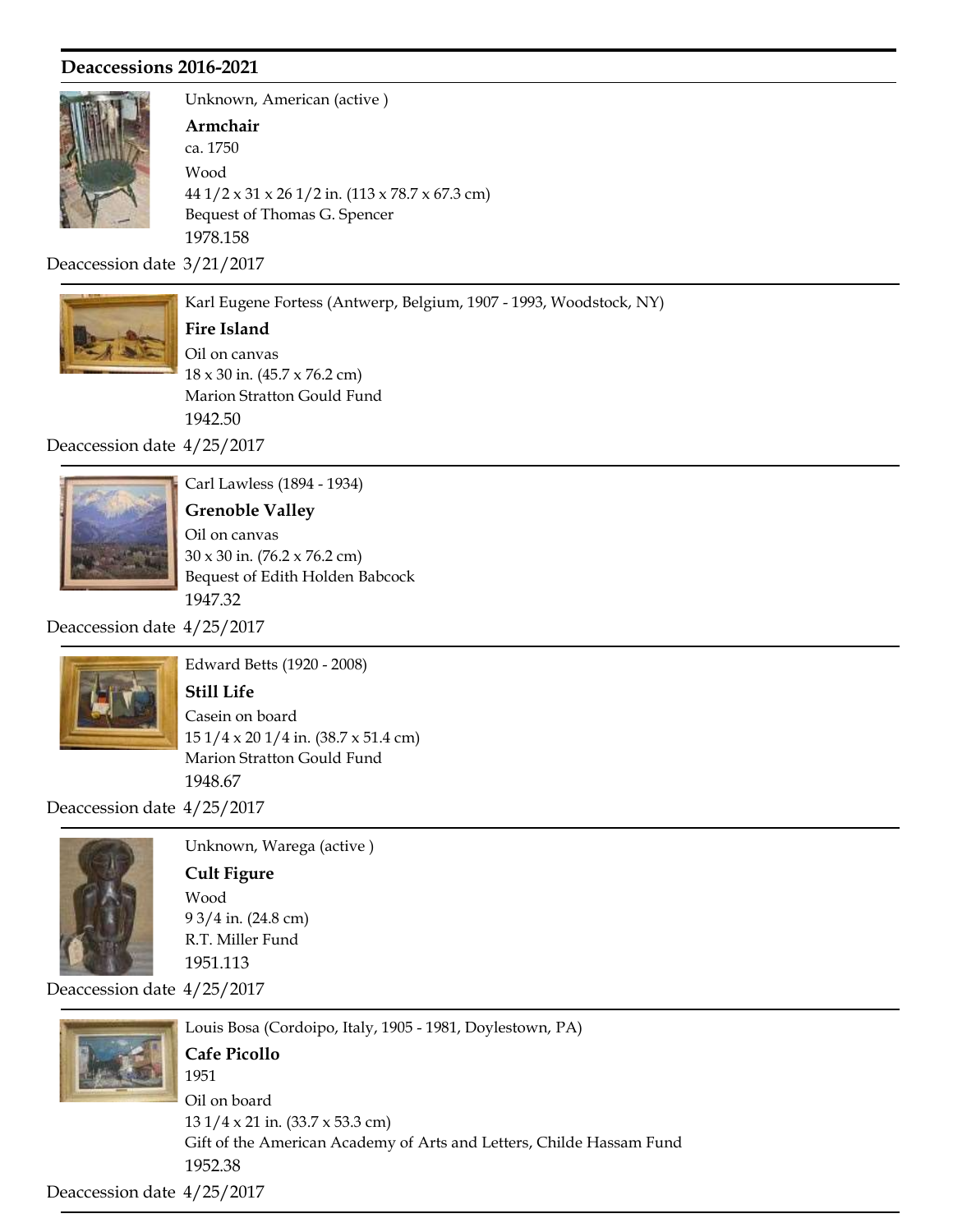

Martin Friedman (Budapest, Hungary, 1896 - 1980)

Marion Stratton Gould Fund 1953.60 The Regatta 18 x 24 1/2 in. (45.7 x 62.2 cm) Oil on canvas

Deaccession date 4/25/2017



Sidney Laufman (1891 - 1985)

Marion Stratton Gould Fund 1953.61 Hilltop 30 x 40 in. (76.2 x 101.6 cm) Oil on canvas

Deaccession date 4/25/2017



Frederick Bennett (1911 - 1990) Gift of a Friend of the Gallery 1956.80 1956 Two Figures 32 x 24 in. (81.3 x 61 cm) Oil on canvas

Deaccession date 4/25/2017



Willard Bond (1926 - 2012) Lending Library Funds 1959.6 1958 Monument 24 x 36 in. (61 x 91.4 cm) Oil on canvas

Deaccession date 4/25/2017



Unknown, African Antelope Figure Wood

Bequest of Isabel C. Herdle ED2005.165

Deaccession date 4/25/2017



Unknown, Baule (active ) R.T. Miller Fund ED51.115 Antelope Mask 12 in. (30.5 cm) Wood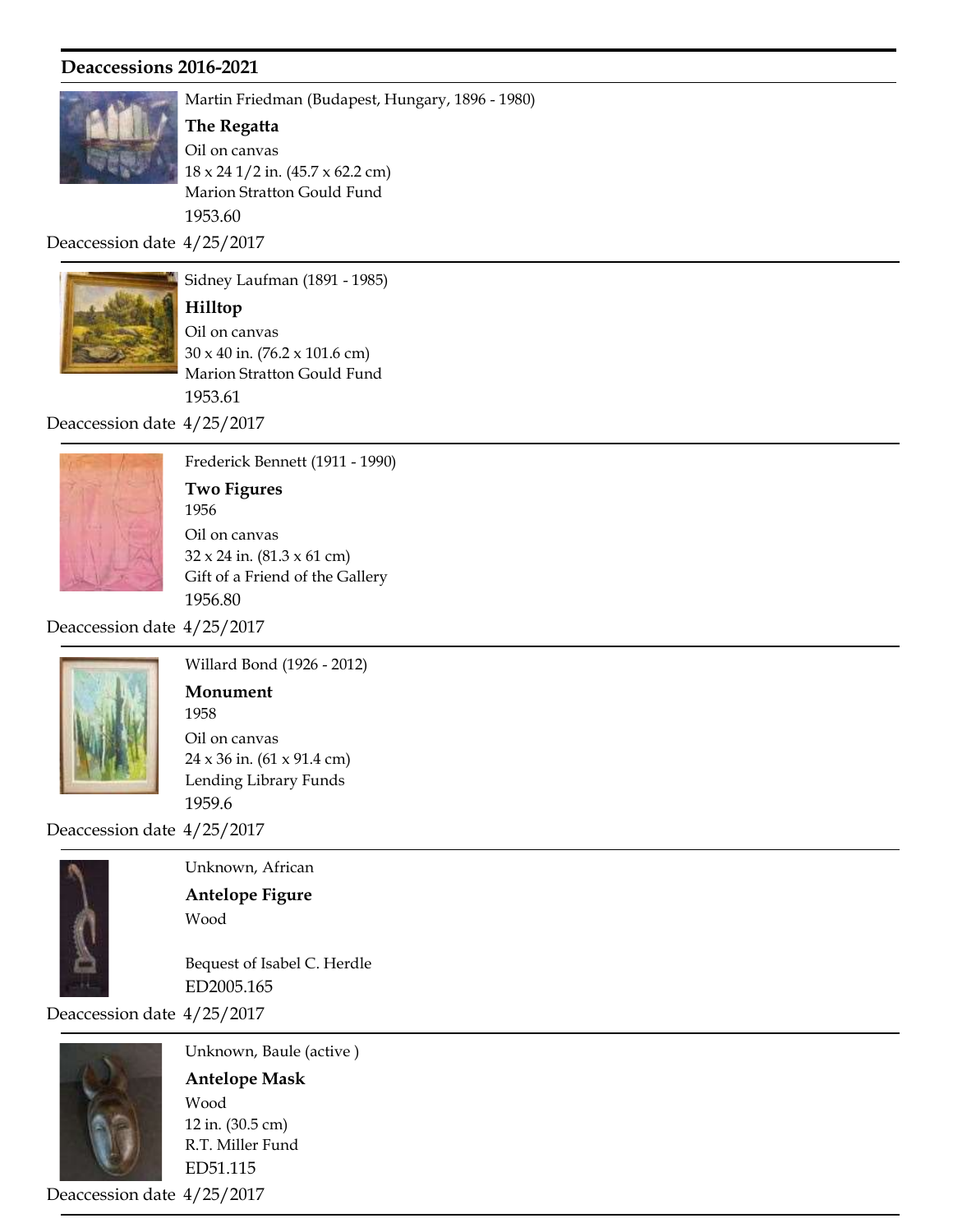

Unknown, Guro (active ) R. T. Miller Fund ED53.75.3 Heddle Pulley 6 5/8 in. (16.8 cm) Wood, iron and horn

Deaccession date 4/25/2017



#### Untitled

Gift of Mrs. Harry Morris SC77.31 10 x 13 in. (25.4 x 33 cm), without frame Paint on silk on illustration board

Alfonsas Dargis (Mazeikiai, Lithuania, 1909 - 1996, Friedrichshafen, Germany)

Deaccession date 4/25/2017



Attributed to Nicholas Berchem (1620 - 1683) Gift of Mrs. L. Walton Smith Landscape with Ruins 45 x 55 in. (114.3 x 139.7 cm) Oil on canvas

1929.67

Deaccession date 12/12/2017



Unknown, Italian (active )

Gift of the Hayden Company

Damask Strip 44 1/2 x 9 3/4 in. (113 x 24.8 cm) Silk damask

Deaccession date 12/12/2017



A. Mark Datz (Chrenova, Russia, ca. 1892 - 1969, Coney Island, NY)

# **Tranquility**

1930.9

Gift of the artist 1934.9 21 3/4 x 29 3/4 in. (55.2 x 75.6 cm) Oil on canvas

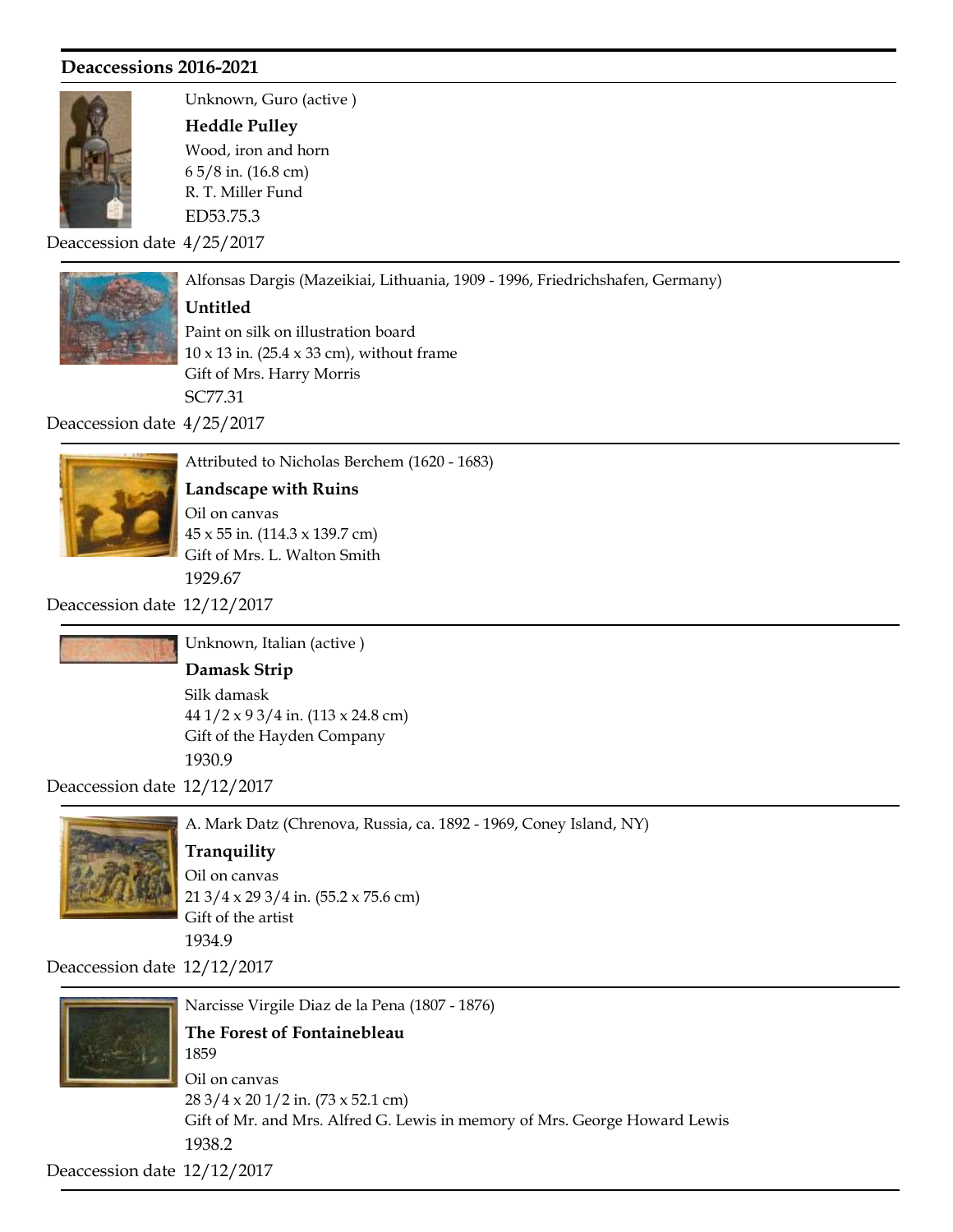

Priscilla Burg (1916 - 1992)

Marion Stratton Gould Fund Tobacco Shop 16 x 20 in. (40.6 x 50.8 cm) Oil on canvas

Deaccession date 12/12/2017

1947.8



C. Bruce Unwin (Rochester, NY, 1923 - 2002, Michigan) Marion Stratton Gould Fund 1952.32 1952 Self Portrait 29 3/4 x 19 3/4 in. (75.6 x 50.2 cm) Oil on canvas

Deaccession date 12/12/2017



Unknown, Italian (active ) Buswell-Hochstetter Bequest 1955.228 Hanging 74 x 38 1/2 in. (188 x 97.8 cm) Silk

Deaccession date 12/12/2017



John Lentine (Rochester, NY, 1930 - 1968, Los Angeles, CA) Marion Stratton Gould Fund 1958.15 ca. 1958 The Scale 38 1/4 x 19 in. (97.2 x 48.3 cm) Oil on canvas

Deaccession date 12/12/2017



Lucy Eisenhart (1917 - 1977)

## Garden of the Moon

Gift of a Friend of the Gallery 1961.25 22 x 30 in. (55.9 x 76.2 cm) Oil on canvas

Deaccession date 12/12/2017



Unknown, Italian (active ) Gift of Miss Helen C. Ellwanger 1975.61 Twill Damask Brocaded Silk 22 x 40 in. (55.9 x 101.6 cm) Silk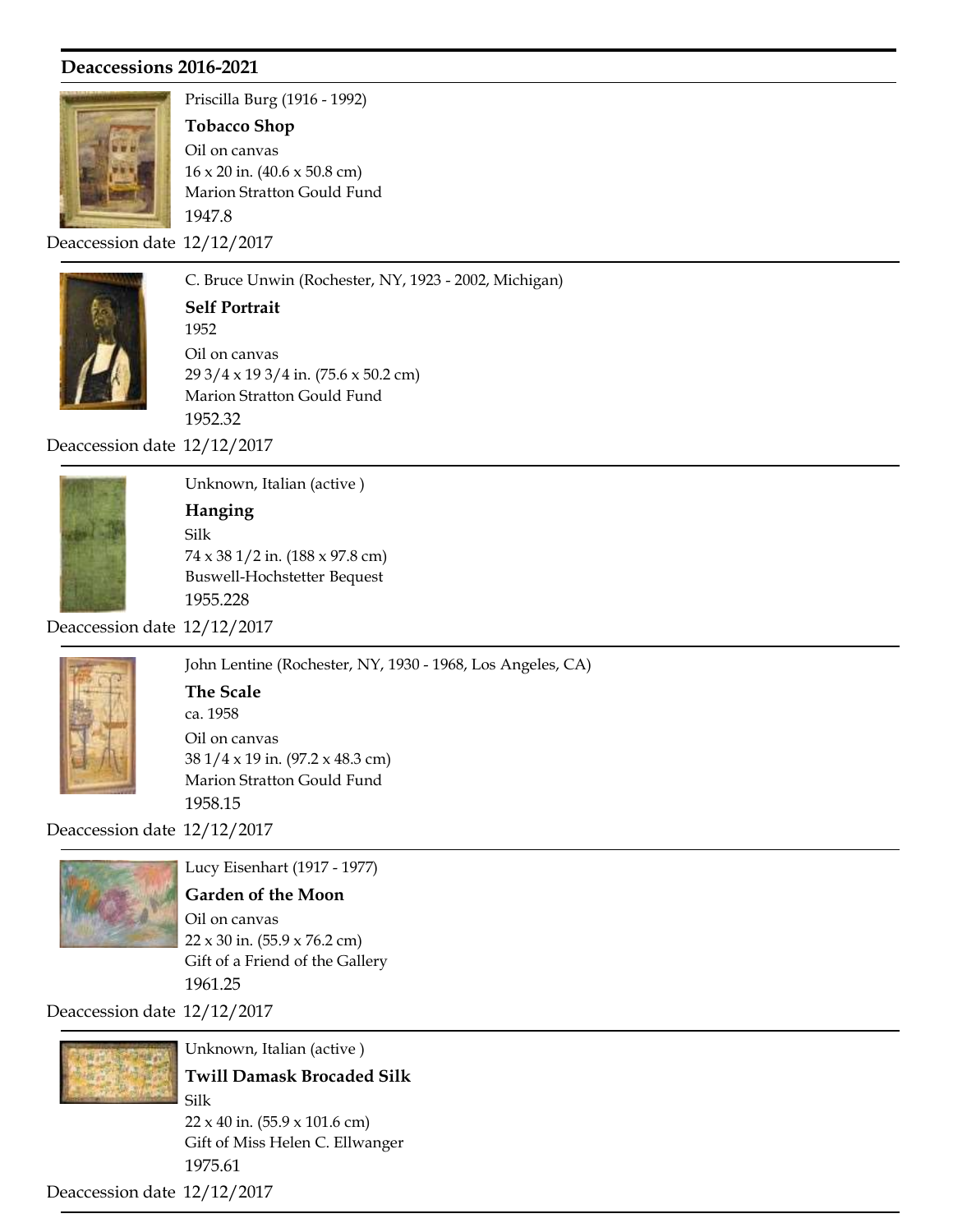

Unknown, French (active ) Gift of Miss Helen C. Ellwanger 1975.66 Patterned Silk 43 x 29 1/2 in. (109.2 x 74.9 cm) Silk

Deaccession date 12/12/2017



Dorothy Rogers Grotz (Philadelphia, PA, 1906 - 1995)

Gift of Brentano's, Inc., New York 1956.90 Up in Central Park 18 x 24 1/2 in. (45.7 x 62.2 cm) Oil on canvas

Deaccession date 3/6/2018



David Chapin (Springfield MA, 1919 - 1987) Gift of R.V. and Holly Hemingway Bendrat 1971.26 1970 #6 60 x 60 in. (152.4 x 152.4 cm) Acrylic on canvas

Deaccession date 3/6/2018



# Kenneth Bliss C-48/70-72

Marion Stratton Gould Fund 1972.48 70 x 48 in. (177.8 x 121.9 cm) Acrylic on canvas

Deaccession date 3/6/2018



Roy Martell Mason (Gilbert Mills, NY, 1886 - 1972, La Jolla, CA) Gift of the Estate of Ralph Avery 1977.152.367 Landscape 20 x 25 in. (50.8 x 63.5 cm) Oil on canvas

Deaccession date 3/6/2018



Unknown, Lumbwa (active )

#### Shield

Gift of the family of Dr. Audley D. Stewart, in his memory 1977.159 36 3/4 x 21 in. (93.3 x 53.3 cm) Leather, fiber and pigment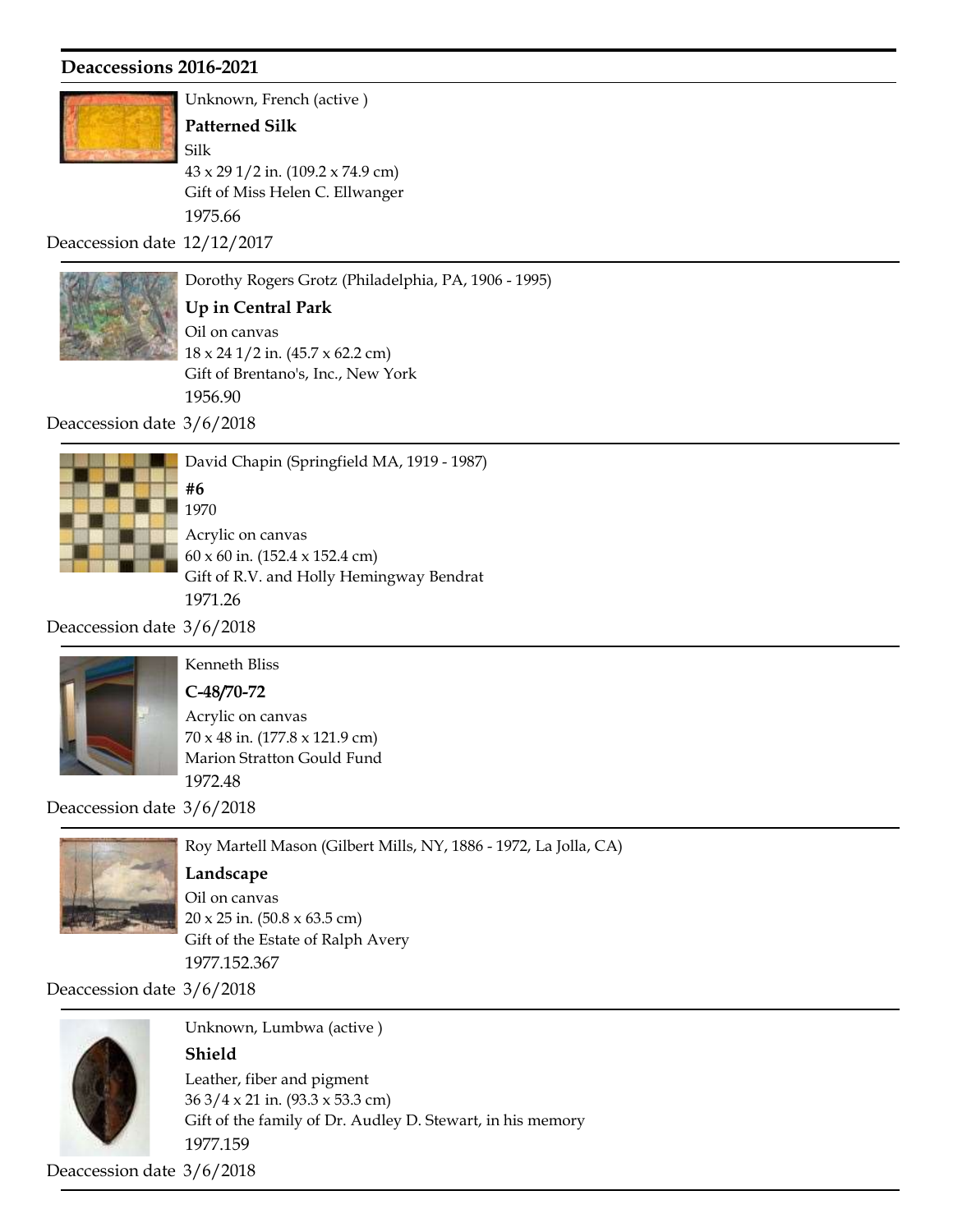

Unknown, Kenyan (active )

#### Hunting Spear and Holder

Gift of the Family of Dr. Audley D. Stewart, in his memory 1977.160.a-b 82 5/16 x 1 1/2 in. (209 x 3.8 cm), overall Metal and wood

Deaccession date 3/6/2018



Unknown, Kenyan (active )

Gift of the Family of Dr. Audley D. Stewart, in his memory 1977.161 Whip 44 3/4 x 1 in. (113.7 x 2.5 cm) Leather

Deaccession date 3/6/2018



Tran Tho (Saigon, Vietnam, 1922 - )

#### Ancient Deities

Gift of Mrs. George Haywood Hawks, Jr. in loving memory of Mr. George Haywood Hawks, Jr. 1994.63 48 x 81 in. (121.9 x 205.7 cm) Oil on plywood

Deaccession date 3/6/2018



Robert Havell Jr. (Reading, England, 1793 - 1878, Tarrytown, NY)

## Traill's Flycatcher

Gift of Mrs. John Love 1997.28 1828 34 7/16 x 25 5/16 in. (87.5 x 64.3 cm), sheet Hand-colored engraving

Deaccession date 3/6/2018



Pierre-Jean Desbordes (1921 - ) Les Arenes Gallo-Romaines De Saintes

Gift of the Artist, through France's "Merci" train, in gratitude for Rochester's participation in the 1947 "Friendship Train" from America 1949.25 11 x 16 1/4 in. (27.9 x 41.3 cm) Oil on canvas

Deaccession date 5/8/2018



Unknown, Italian (active ) Gift of Mrs. S. L. Ettenheimer 1919.21 Venetian Point Lace 6 1/4 x 2 1/2 in. (15.9 x 6.4 cm) Lace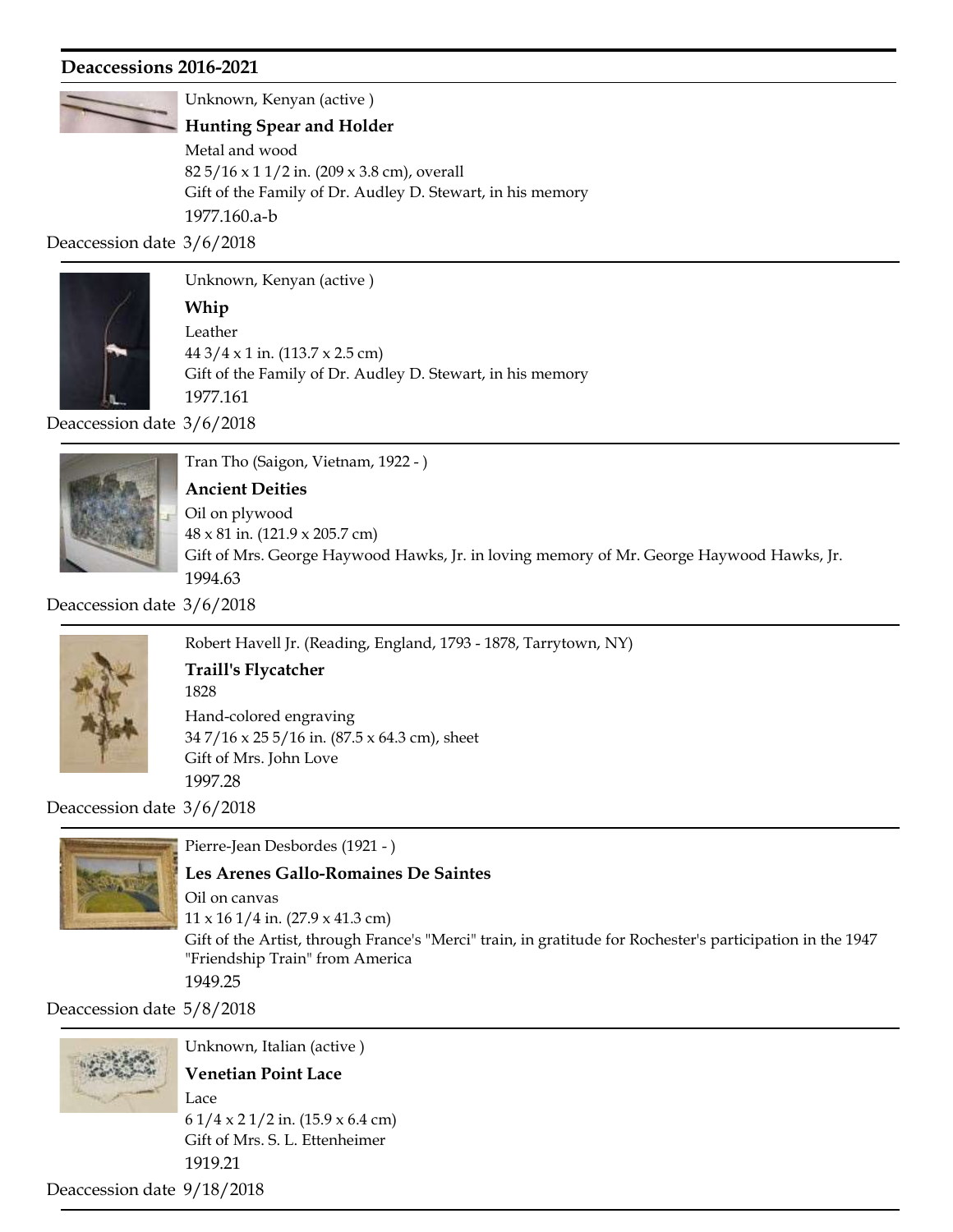

Unknown, French (active ) Gift of Mrs. Beekman C. Little in memory of Mr. and Mrs. Owen Gaffney and Marie Gaffney Smith from the collection of Marie Gaffney Smith 1936.16 ca. 1750 Silk Brocade Fragment 16 1/2 x 23 in. (41.9 x 58.4 cm) Silk with brocaded floral design

Deaccession date 9/18/2018



Unknown, Japanese (active )

Presented by the family of Mrs. Katy B. Hofheinz in her memory 1945.23 Priest's Robe - Rags of Poverty 56 x 41 in. (142.2 x 104.1 cm) Satin

Deaccession date 9/18/2018



Unknown, Chinese (active )

Gift of Mr. and Mrs. James B. Arnold 1952.1 Robe 53 3/8 x 46 7/8 in. (135.6 x 119 cm), overall Silk

Deaccession date 9/18/2018



Unknown, Baule (active )

## Bush Cow Face Mask (Gwlen)

General Acquisitions Fund 1971.39 32 1/16 x 11 9/16 x 9 3/4 in. (81.4 x 29.3 x 24.8 cm), overall Wood and polychrome

Deaccession date 9/18/2018



Gift of Mrs. C. Luther Fry Gold Weight: Man with Staff 4 in. (10.2 cm) Bronze

Unknown, Asante (active )

Deaccession date 9/18/2018

1973.23



Unknown, Asante (active ) Gift of Miss Ronni Solbert 1973.68 Gold Weight: Standing Figure with Tambour on Head 2 1/2 in. (6.4 cm) Bronze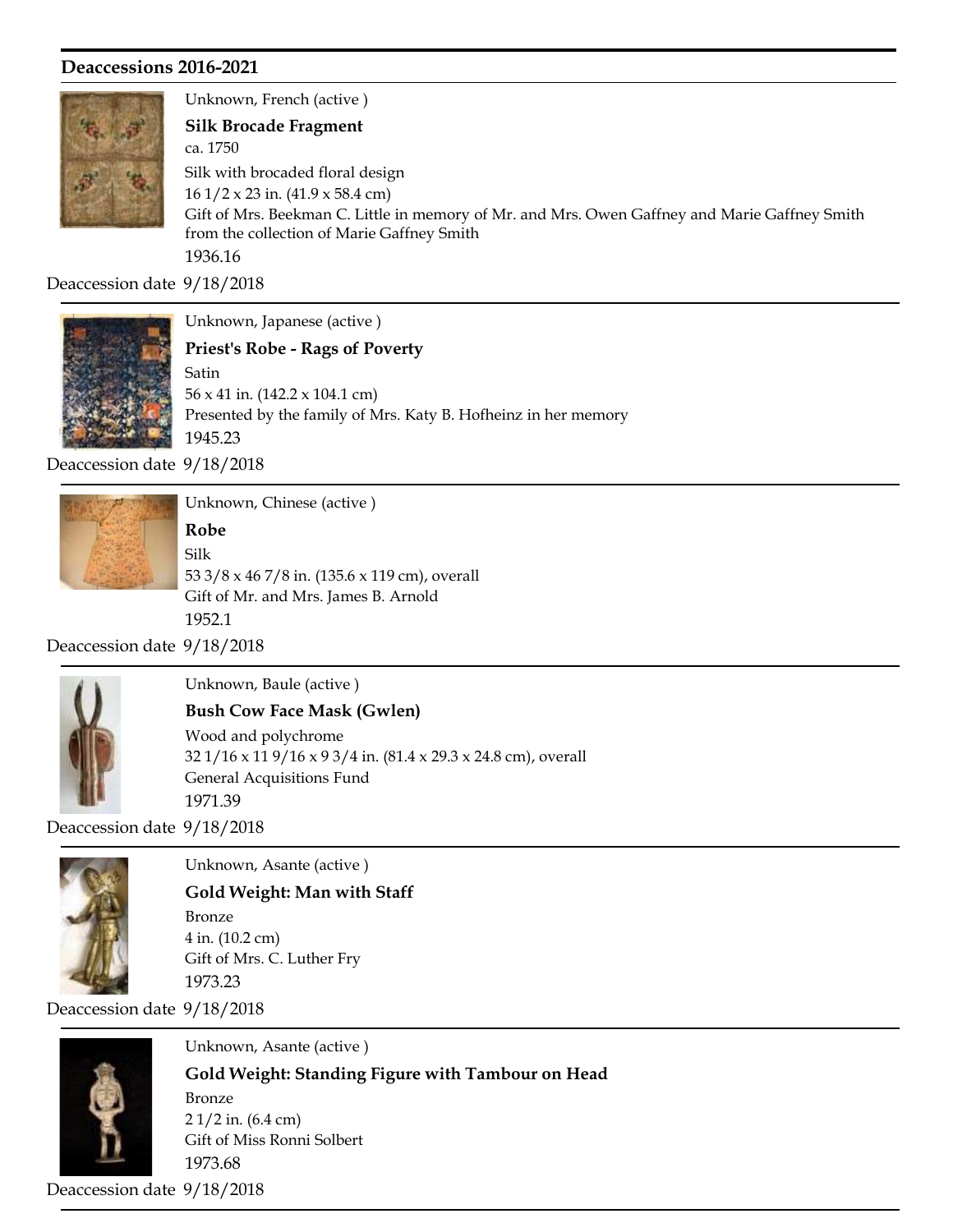

Unknown, Baule (active )

Gift of Robert A. Conge 1979.59 Helmet Mask 24 x 11 x 13 in. (61 x 27.9 x 33 cm) Wood

Deaccession date 9/18/2018



Unknown Table runner?

Gift of Edward G. Cornwell SC77.33 38 3/4 x 18 1/2 in. (98.4 x 47 cm), overall

Deaccession date 9/18/2018



Unknown

ca. 1880 Velvet panel with floral motif

Gift of Edward G. Cornwell SC77.37 23 x 26 in. (58.4 x 66 cm), overall

Deaccession date 9/18/2018



Unknown, Hungarian (active )

#### Peasant Costume: Blouse

Gift of Edward G. Cornwell SC80.1.1 22 x 63 in. (55.9 x 160 cm), overall Linen, embroidered with black thread

Deaccession date 9/18/2018



Unknown, Hungarian (active )

#### Peasant Costume: Apron

Gift of Edward G. Cornwell SC80.1.2 14 1/4 x 28 1/2 in. (36.2 x 72.4 cm), overall Linen, embroidered with black thread

Deaccession date 9/18/2018



Unknown, Austrian (active )

Bishop's Cope

Gift of John G.Goetz SC80.3 54 1/2 x 111 1/2 in. (138.4 x 283.2 cm), overall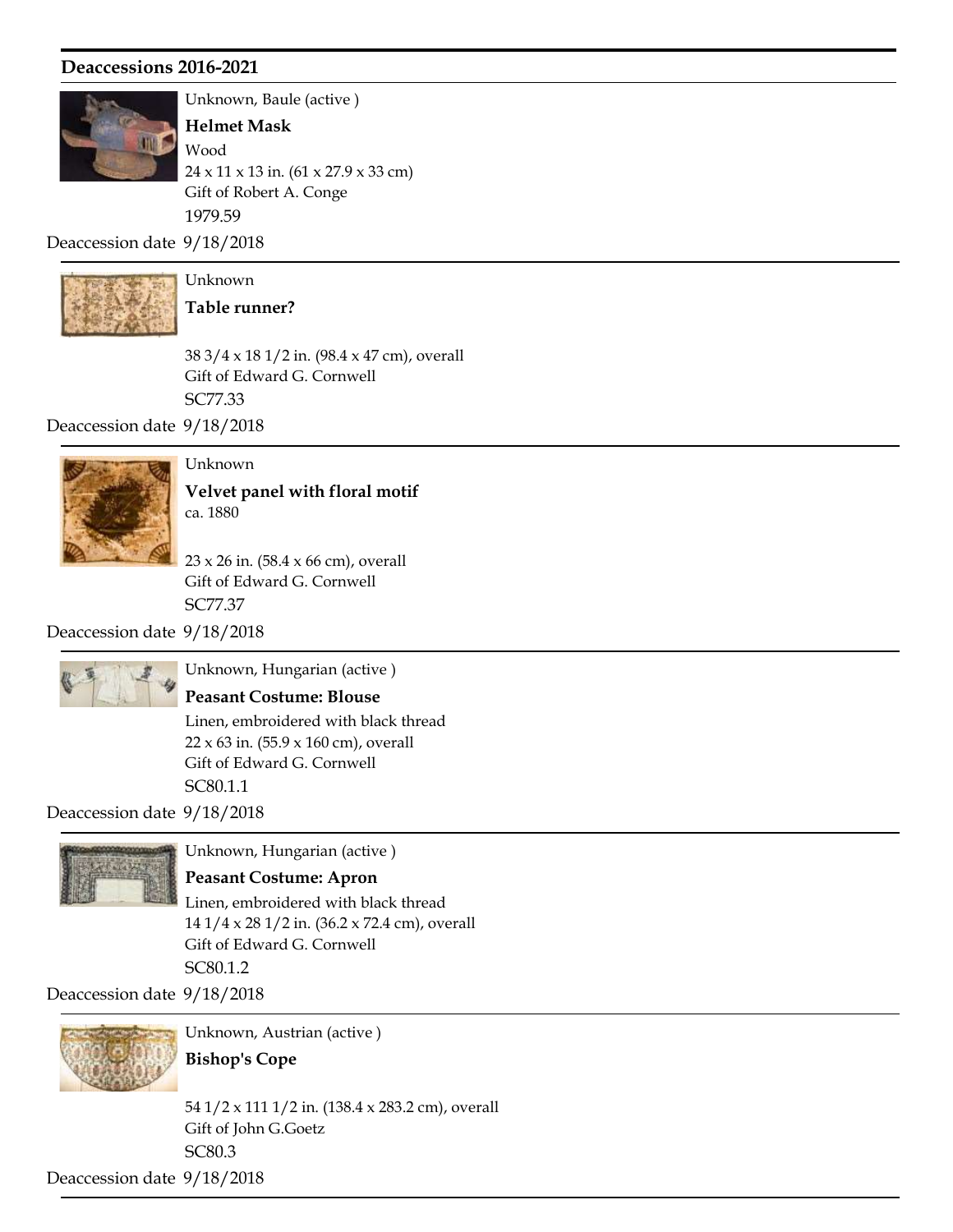

Unknown

Gift of Edward G. Cornwell SC80.5 Man's Shirt 32 3/8 x 61 3/4 in. (82.2 x 156.8 cm), overall Handwoven, handstitched, petit-point

Deaccession date 9/18/2018



Duayne Hatchett (Shawnee, OK, 1925 - 2015, Buffalo, NY) Marion Stratton Gould Fund and Gift of the Artist 1975.19 1968 Go 96 x 111 x 84 in. (243.8 x 281.9 x 213.4 cm) Aluminum plate and Plexiglas

Deaccession date 12/11/2018



Unknown, Baule (active )

# Face Mask (Kple Kple)

Gift of a Friend of the Gallery in memory of Hildegarde Lasell Watson 1978.42 20 x 9 1/2 x 3 in. (50.8 x 24.1 x 7.6 cm) Wood

Deaccession date 12/11/2018



Donald Judd (Excelsior Springs, MT, 1928 - 1994, New York) Gift of the Genesee Valley School Development Association 1978.95 1967 Table Object 23 3/4 x 20 1/4 in. (60.3 x 51.4 cm) Stainless steel

Deaccession date 12/11/2018



Unknown, Baule (active )

Gift of Robert A. Conge 1979.57 Goli Mask 31 x 21 x 4 in. (78.7 x 53.3 x 10.2 cm) Wood, painted

Deaccession date 12/11/2018



Unknown, Dan (active )

## Face Mask (Boo Gle)

General Acquisitions Fund 1983.28 11 1/2 x 6 x 4 1/4 in. (29.2 x 15.2 x 10.8 cm) Wood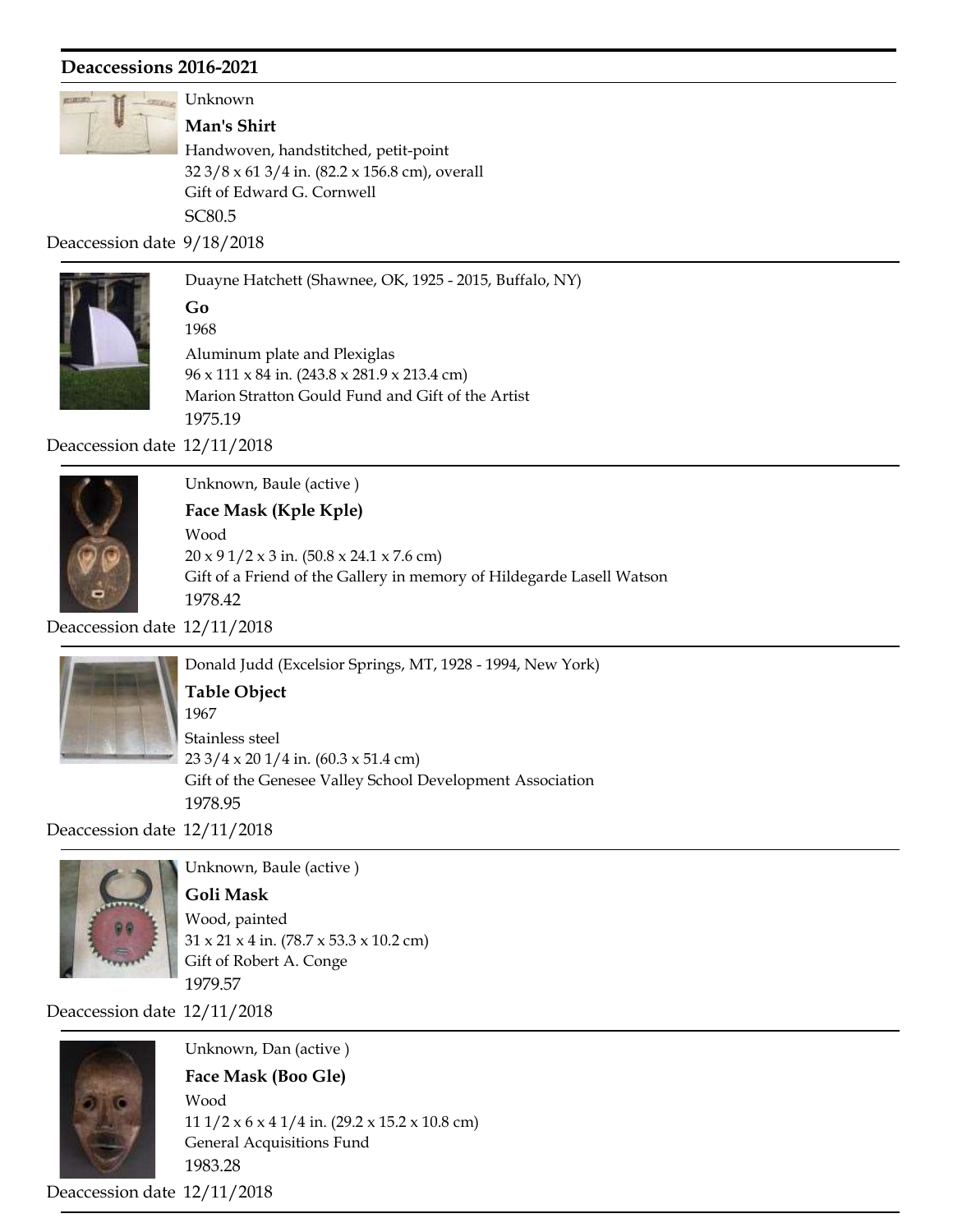

Unknown, Bamana

Antelope Crest Piece: Female (Chi Wara)

Gift of Annette Lee 96.98 53 x 7 1/2 x 10 1/2 in. (134.6 x 19.1 x 26.7 cm), overall Wood, jute (?), shell, reed (?), wool (?), hair, leather

Deaccession date 3/12/2019



Unknown, Italian (active )

Gift of Captain and Mrs. Robert McBain 1930.10.1 Hanging 84 x 70 in. (213.4 x 177.8 cm), overall Velvet

Deaccession date 3/12/2019



Unknown, Italian (active )

#### Hanging

Gift of Captain and Mrs. Robert McBain 1930.10.2 71 1/4 x 59 1/2 in. (181 x 151.1 cm) Velvet

Deaccession date 3/12/2019



Unknown, French (active )

#### Brocade Fragment

ca. 1740

Gift of Mrs. James Sibley Watson 1930.46 21 1/4 x 46 1/8 in. (54 x 117.2 cm), overall Brocade with silver thread

Deaccession date 3/12/2019



Unknown, Aztec (active )

#### Calendar Plaque

Gift of Mrs. George B. Penny 1935.45 5 1/8 x 4 1/2 in. (13 x 11.4 cm) Plaster

Deaccession date 3/12/2019



Unknown, Toltec (active )

Gift of Mrs. George B. Penny 1935.46 Figure of a Seated Warrior 3 7/8 x 3 1/4 in. (9.8 x 8.3 cm) Ceramic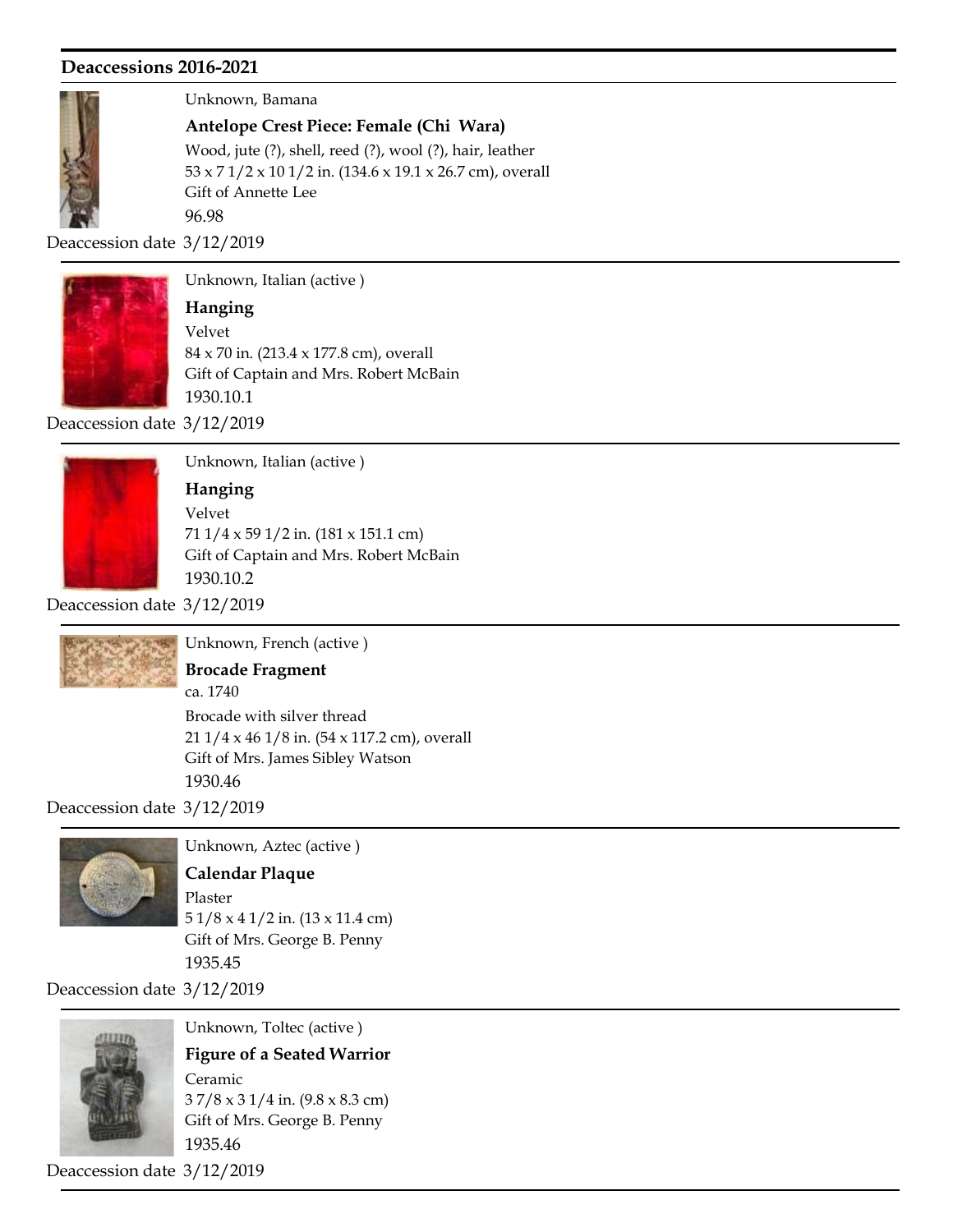

Unknown, Chimu (active ) Joseph T. Simon Fund 1943.7 Before 1492 Stirrup Vessel 9 x 4 x 4 in. (22.9 x 10.2 x 10.2 cm) Clay Precolumbian

Deaccession date 3/12/2019



Unknown, Mexican (active )

Gift of Dr. and Mrs. Edwin Fauver to Educational Department 1945.61 Seated Figure 6 1/2 in. (16.5 cm) Lava stone

Deaccession date 3/12/2019



Unknown, French (active )

Buswell-Hochstetter Bequest 1955.213 late 17th century - early 18th century Hanging 73 x 42 in. (185.4 x 106.7 cm), overall Brocaded damask, silk and metallic thread

Deaccession date 3/12/2019



Unknown, Italian (active )

Buswell-Hochstetter Bequest 1955.216 Hanging 51 x 36 in. (129.5 x 91.4 cm), overall Brocade

Deaccession date 3/12/2019



Unknown, Senufo (active )

Marion Stratton Gould Fund 1969.73 Granary Door with Carved Crocodiles 51 in. (129.5 cm) Wood, carved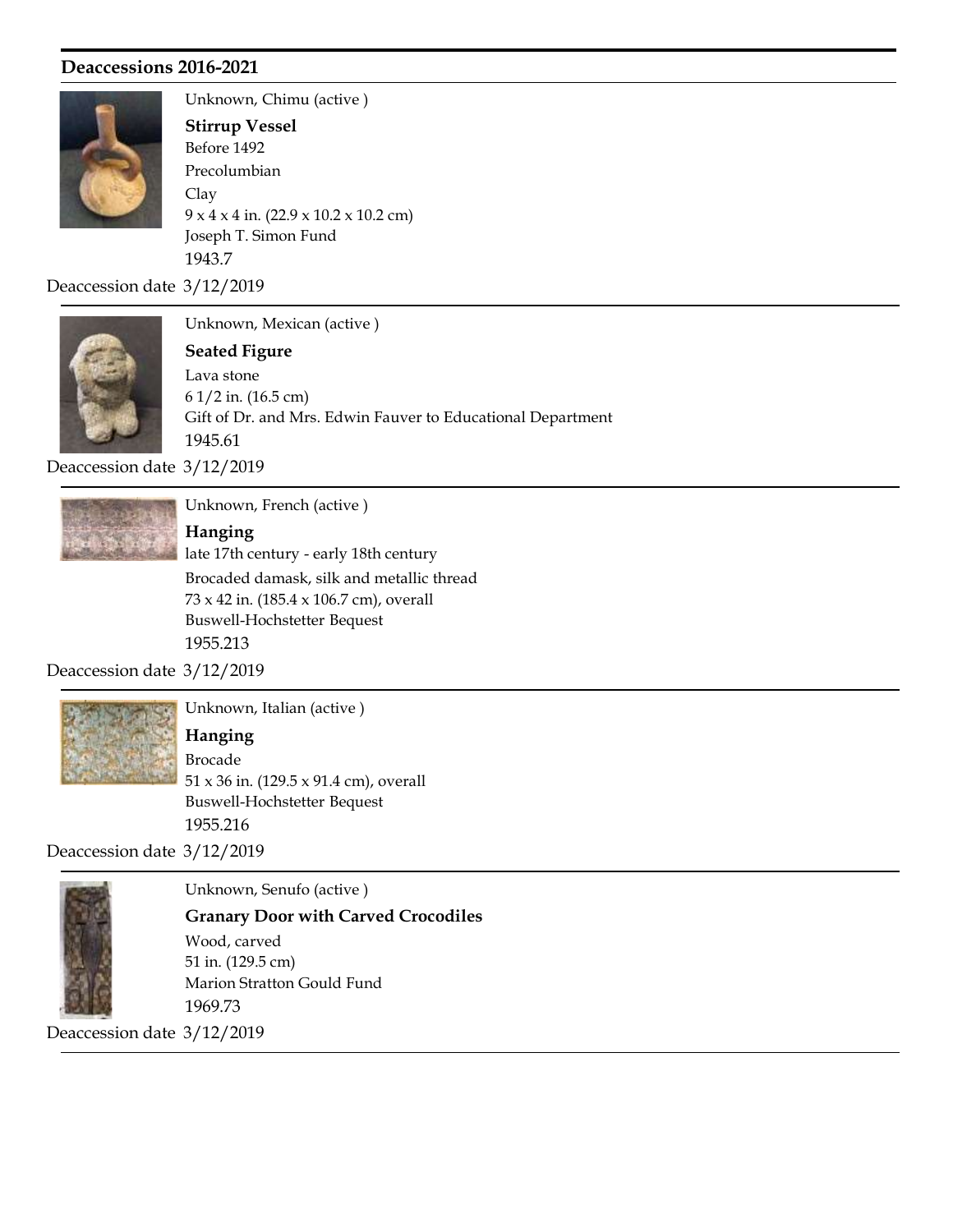

Unknown, Ethiopian (active )

Gift of Miss Margaret M. Whalen 1972.32 Painting on parchment 7 1/4 x 10 1/2 in. (18.4 x 26.7 cm) Paint on parchment

Deaccession date 3/12/2019



Unknown, Senufo (active )

## Door with Lock

Marion Stratton Gould Fund 1978.51 49 x 22 1/2 x 1 1/2 in. (124.5 x 57.2 x 3.8 cm) Wood

Deaccession date 3/12/2019



# Unknown, Asante

Gift of Clara Wolfard 2003.100 **Head** 11 7/8 x 7 x 5 1/4 in. (30.2 x 17.8 x 13.3 cm) Ceramic

Deaccession date 3/12/2019



Unknown, Navajo (active )

# Weaving on Loom

Gift of Mrs. James Sibley Watson ED27.35 15 1/4 x 17 5/8 in. (38.7 x 44.8 cm), overall Wool

Deaccession date 3/12/2019



# Unknown

Brocade with floral design

Gift of Edward G. Cornwell SC77.34 35 1/2 x 60 1/2 in. (90.2 x 153.7 cm), overall

Deaccession date 3/12/2019



Unknown

Embroidered fabric with floral motif

Gift of Edward G. Cornwell SC77.35 67 1/4 x 57 3/8 in. (170.8 x 145.7 cm), overall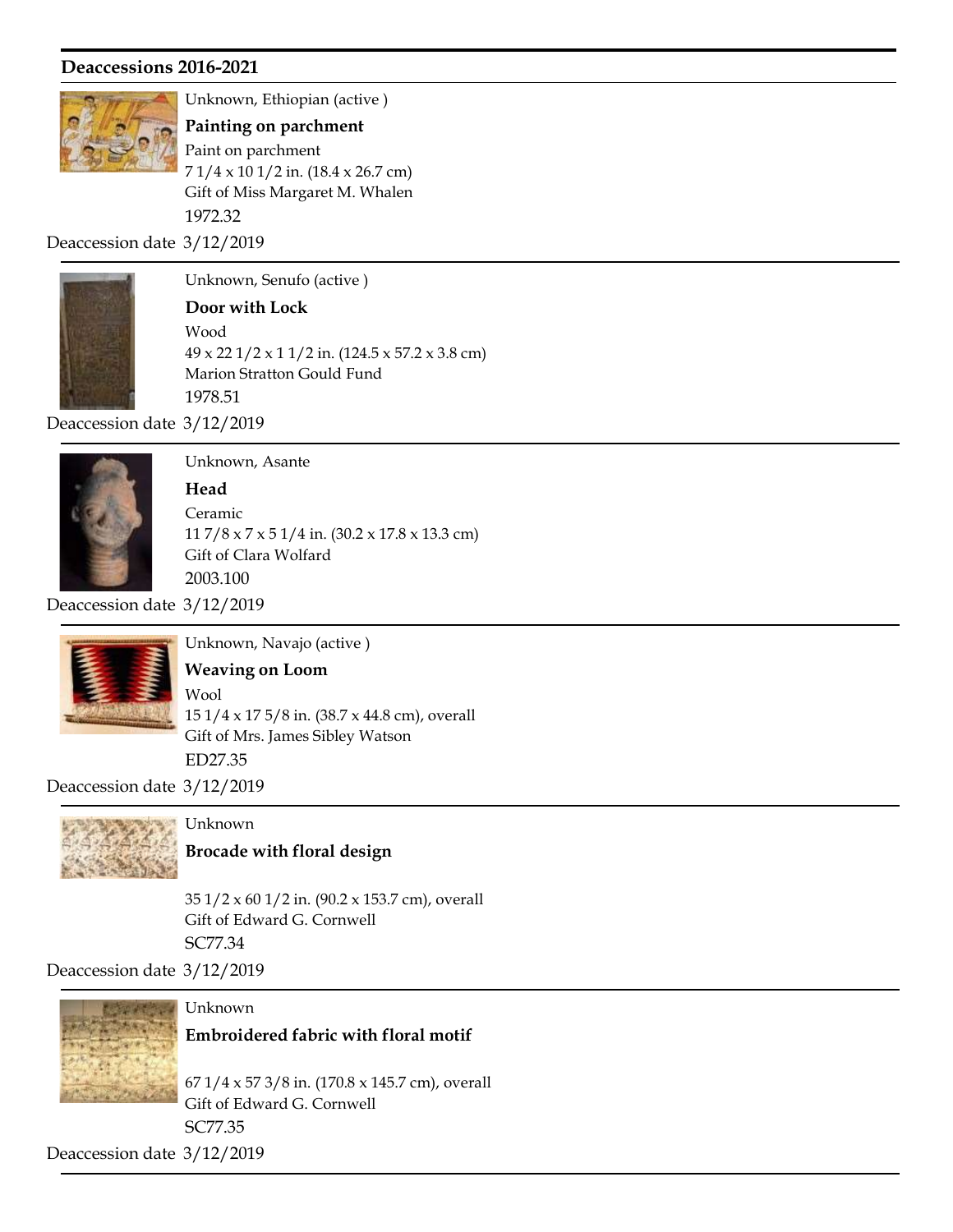Unknown, Chinese

ca. 1700 Panel with floral motif

Gift of Edward G. Cornwell SC77.38 41 3/4 x 10 1/2 in. (106 x 26.7 cm), overall

Deaccession date 3/12/2019



Unknown, Hungarian (active ) 1880-1900 Man's Shirt

Gift of Edward G. Cornwell SC80.6 26 3/4 x 63 in. (67.9 x 160 cm), overall Linen, embroidered and handstitched with lace

Deaccession date 3/12/2019



Unknown, Caucasian (active )

Gift of Dr. Edward G. Link 1929.75 Fragment of Prayer Rug 24 x 30 in. (61 x 76.2 cm) Wool with wool warp

Deaccession date 5/14/2019



Unknown, Spanish (active ) Cope Brocade

Gift of Miss Helen Ellwanger 1936.23 102 1/2 x 55 in. (260.4 x 139.7 cm), overall

Deaccession date 5/14/2019



Unknown, Chinese (active )

#### Hanging or Banner

Gift of Dr. Alvah Miller 1948.56 72 x 45 in. (182.9 x 114.3 cm), overall Silk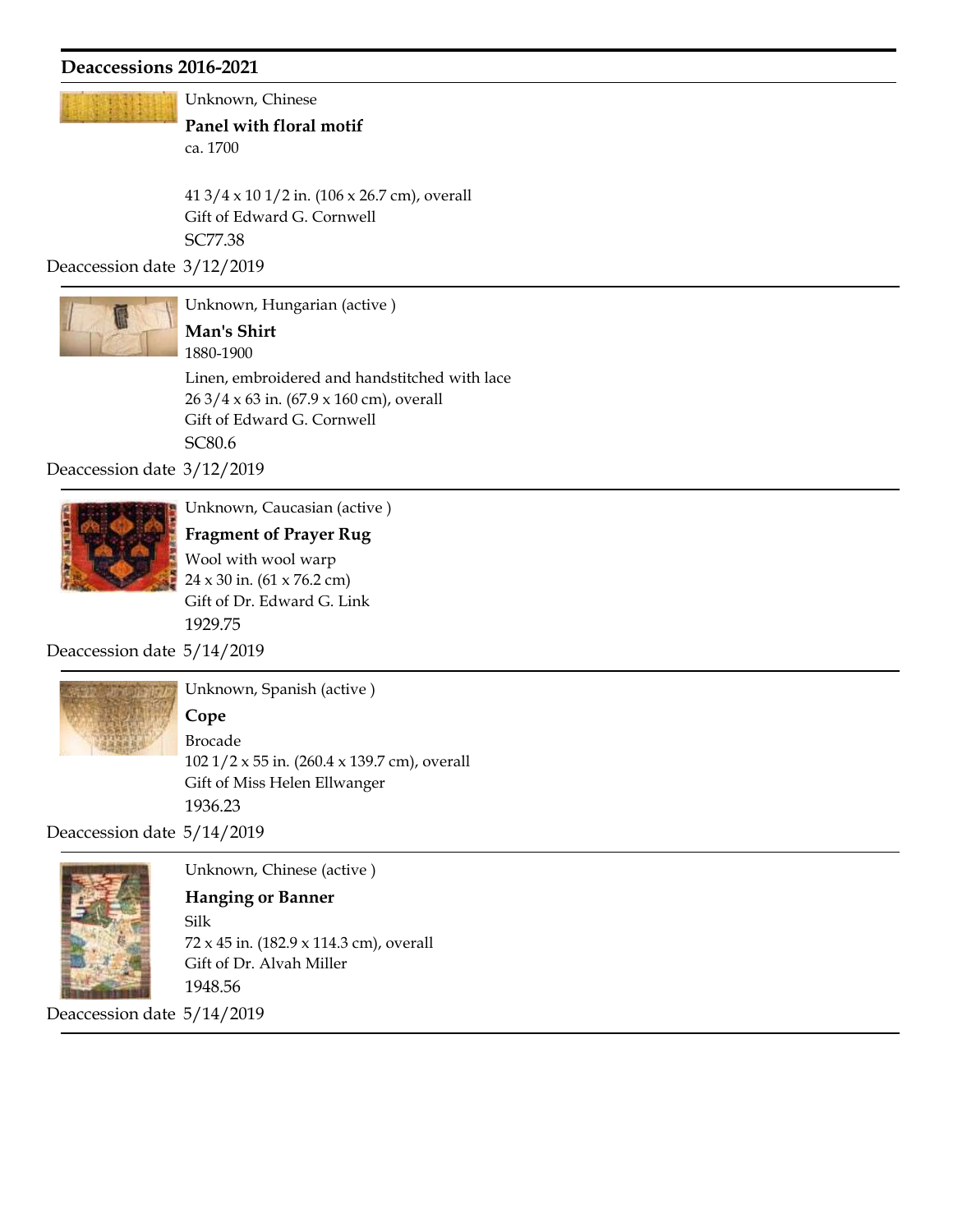

Unknown, French (active ) Gift of Mrs. James Sibley Watson, Jr. 1952.68 mid 18th century Hanging 75 x 52 1/8 in. (190.5 x 132.4 cm), overall Silk

Deaccession date 5/14/2019



Unknown, French (active )

Buswell-Hochstetter Bequest 1955.165 Hanging 80 x 57 in. (203.2 x 144.8 cm) Silk damask

Deaccession date 5/14/2019



Unknown, French (active )

Buswell-Hochstetter Bequest 1955.215 1680 - 1715 Brocaded Silk Fragment 76 x 44 in. (193 x 111.8 cm), overall Brocaded silk

Deaccession date 5/14/2019



Unknown, Italian (active )

Buswell-Hochstetter Bequest 1955.227 Hanging 51 1/2 x 40 9/16 in. (130.8 x 103 cm), overall Velvet

Deaccession date 5/14/2019



Unknown, Indian (active )

#### Agra Rug

Gift of Mr. King Tiftickjian in memory of his brother, Mr. John Tiftickjian 1967.2 81 x 55 in. (205.7 x 139.7 cm)

Deaccession date 5/14/2019



Whitney F. Hoyt (Rochester, NY, 1910 - 1980) Purchased through an Anonymous Fund 1949.85 Forbidden Playground 24 1/2 x 31 1/2 in. (62.2 x 80 cm) Oil on canvas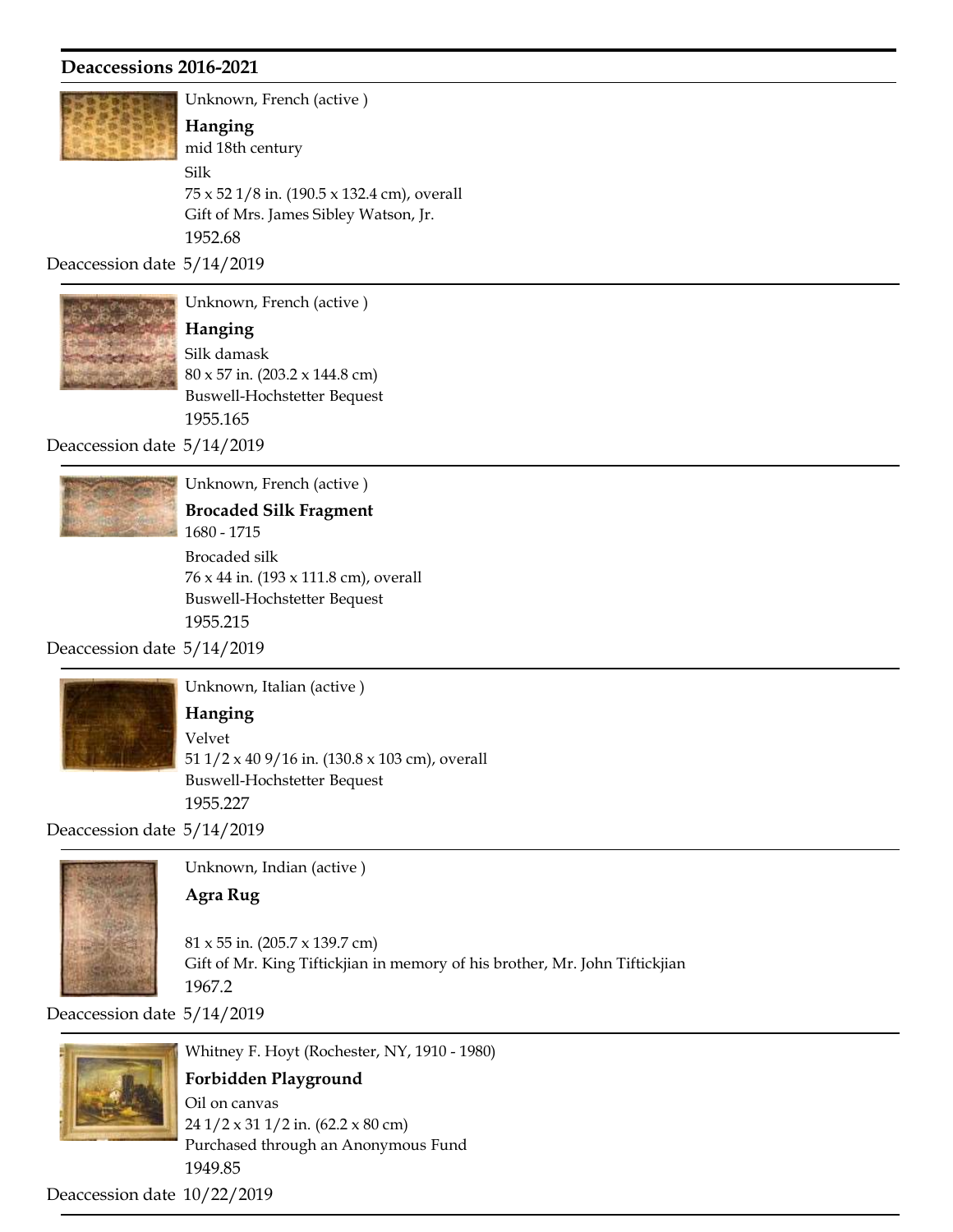

Whitney F. Hoyt (Rochester, NY, 1910 - 1980) Gift of Mrs. James Sibley Watson, Jr. 1950.41 1949 Home in the Hills 8 x 10 in. (20.3 x 25.4 cm) Oil on board

Deaccession date 10/22/2019



Whitney F. Hoyt (Rochester, NY, 1910 - 1980)

Presented by Mrs. James S. Watson, Jr. 1951.285 A Road to Grassy Point 10 3/8 x 12 3/8 in. (26.4 x 31.4 cm), without frame Oil on canvas

Deaccession date 10/22/2019



Ned Griner (1928 - 2017)

Purchased through the Art Patrons Fund 1952.31 1952 Buildings  $24 \times 30$  in. (61 x 76.2 cm), without frame Oil on canvas

Deaccession date 10/22/2019



Charles Kenneth Sibley (1921 - 2005)

# Boat Landing

Purchase and Sales Fund 1955.185 ca. 1953 20 x 30 in. (50.8 x 76.2 cm), without frame Oil on masonite panel

Deaccession date 10/22/2019



Whitney F. Hoyt (Rochester, NY, 1910 - 1980)

Anemones

The Lending Library Purchase Fund 1957.19 11 1/2 x 15 1/2 in. (29.2 x 39.4 cm) Oil on canvas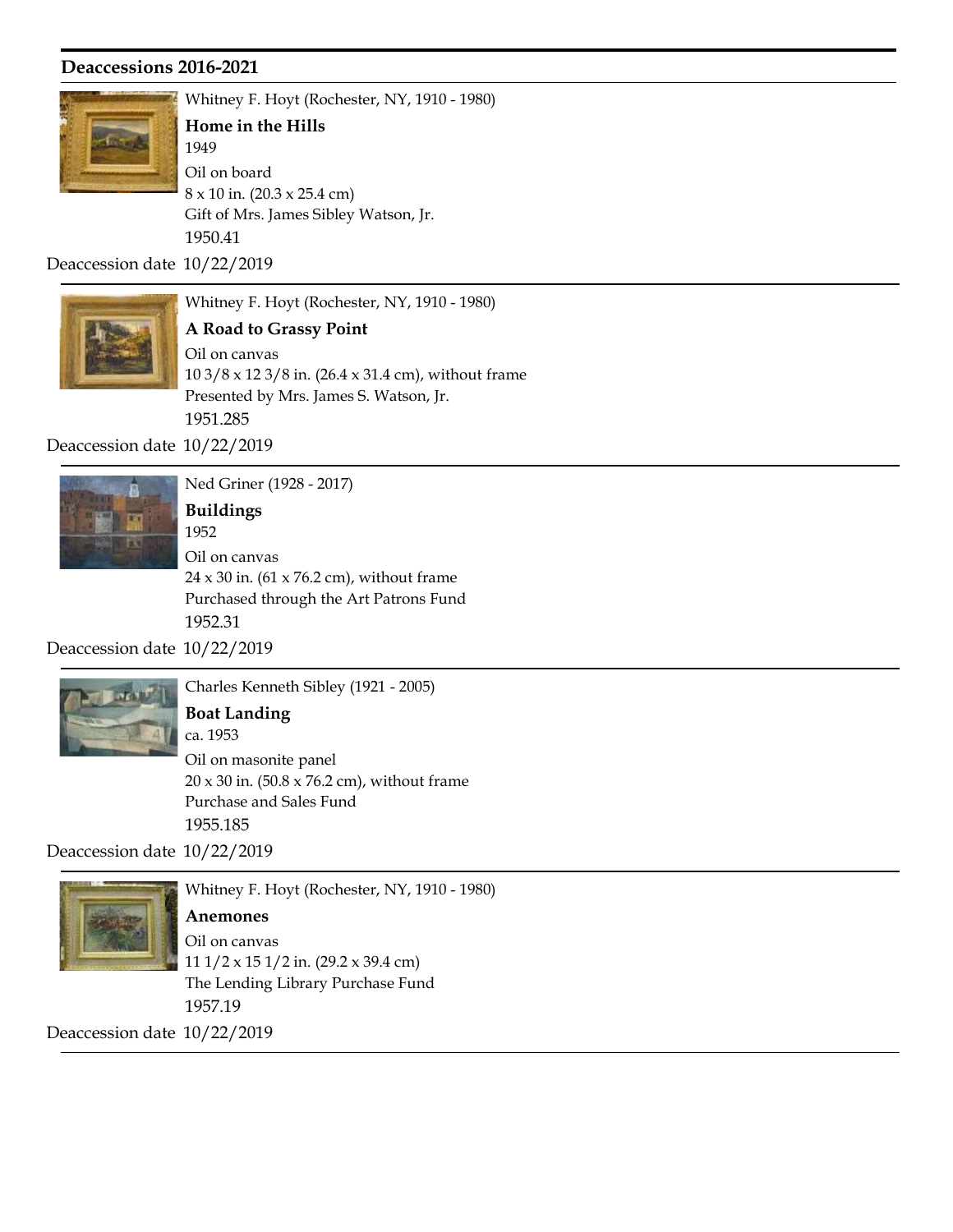

Bruce Moore (California, 1889 - 1985, New York, NY)

#### Barges on the Seine

Marion Stratton Gould Fund 1958.72 25 1/4 x 30 in. (64.1 x 76.2 cm), without frame Oil on canvas

Deaccession date 10/22/2019



Unknown, American (active )

Gift of Miss Isabel C. Herdle 1951.72 Pie Plate 12 1/2 x 12 1/2 in. (31.8 x 31.8 cm) Slip ware

Deaccession date 3/10/2020



Unknown, American (active )

Gift of Miss Isabel C. Herdle 1953.48 Pie Plate 10 x 10 in. (25.4 x 25.4 cm) Slip ware

Deaccession date 3/10/2020



After Francesco Guardi (1712 - 1793)

Transfer from the Collection of the University of Rochester View toward St. Giorgio 20 3/4 x 28 in. (52.7 x 71.1 cm) Oil on canvas

Deaccession date 3/10/2020

1976.34



After Francesco Guardi (1712 - 1793)

## View into St. Mark's Square

Transfer from the Collection of the University of Rochester 1976.35 20 1/2 x 27 1/2 in. (52.1 x 69.9 cm) Oil on canvas

Deaccession date 3/10/2020



Clifford Ulp (Olean, NY, 1885 - 1958)

Untitled

Bequest of Sylvia Davis 2006.21 16 1/16 x 20 1/16 in. (40.8 x 50.9 cm), overall Oil on board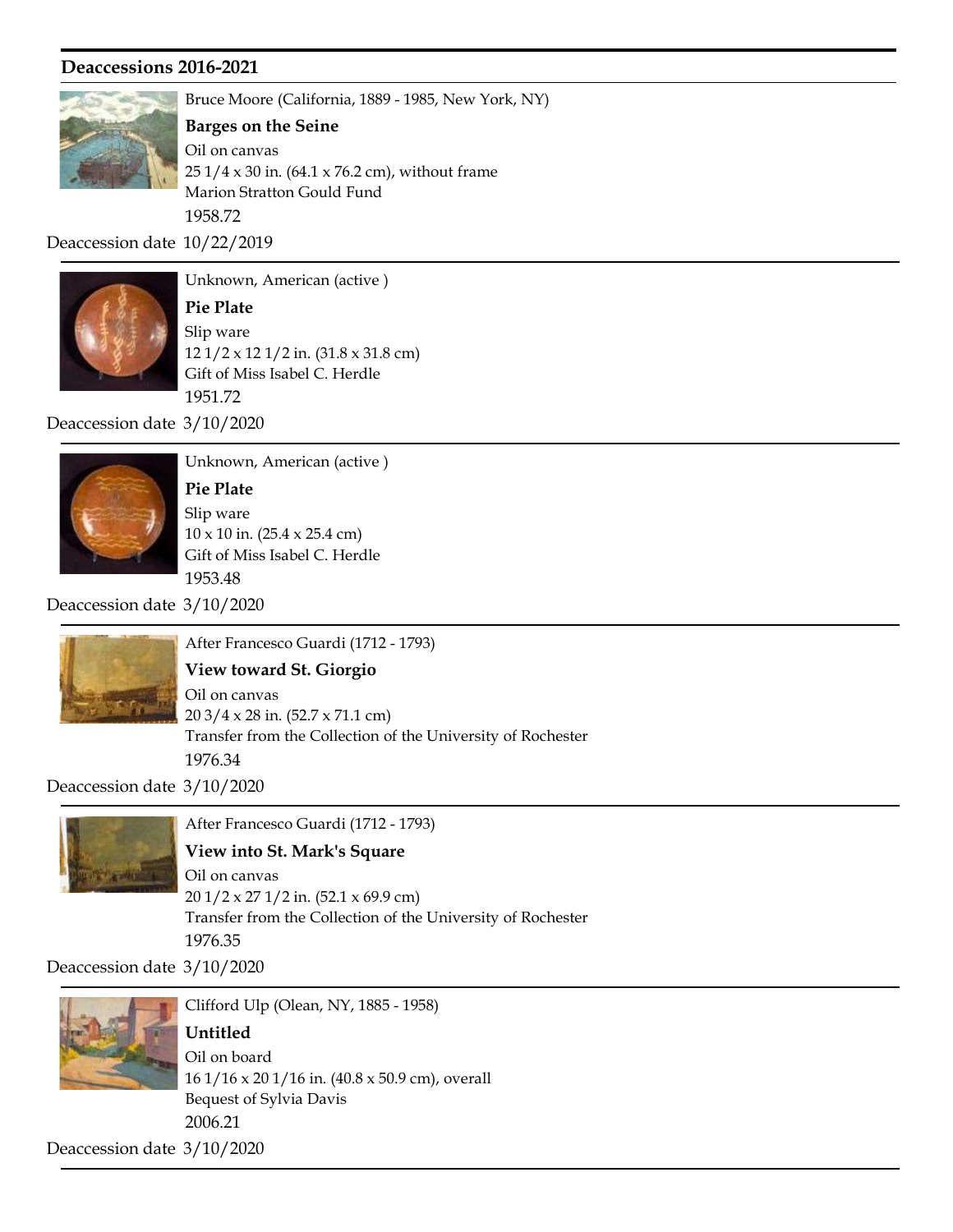

Arthur B. Davies (Utica, NY, 1862 - 1928, Florence, Italy) Bequest of Lizzie P. Bliss 1931.13 To the Winds of Corinth 14 x 11 in. (35.6 x 27.9 cm) Oil on canvas

Deaccession date 9/15/2020



Jan Molenaer (1605 - 1668) Bertha Buswell Bequest 1955.75 A Family at Supper 13 x 11 in. (33 x 27.9 cm) Oil on panel

Deaccession date 9/15/2020



Ad Reinhardt (Buffalo NY, 1913 - 1967, New York NY) Gift of Mr. and Mrs. Arthur L. Stern 1965.5 1954 Abstract Painting 36 1/2 x 24 1/2 in. (92.7 x 62.2 cm) Oil on canvas

Deaccession date 9/15/2020



Unknown, Italian (active )

Gift of the Isaac Gordon Estate 1966.11 17th Century The Falconer (fragment) 18 x 17 in. (45.7 x 43.2 cm) Oil on canvas

Deaccession date 9/15/2020



Arthur B. Davies (Utica, NY, 1862 - 1928, Florence, Italy)

#### Through the Canyon

Gift of Mrs. A. David Davies 1967.3 18 x 30 in. (45.7 x 76.2 cm) Oil on canvas

Deaccession date 9/15/2020



Arthur B. Davies (Utica, NY, 1862 - 1928, Florence, Italy)

Drink of Tears (and of many more)

Gift of Mrs. A. David Davies 1967.4 18 x 30 in. (45.7 x 76.2 cm) Oil on canvas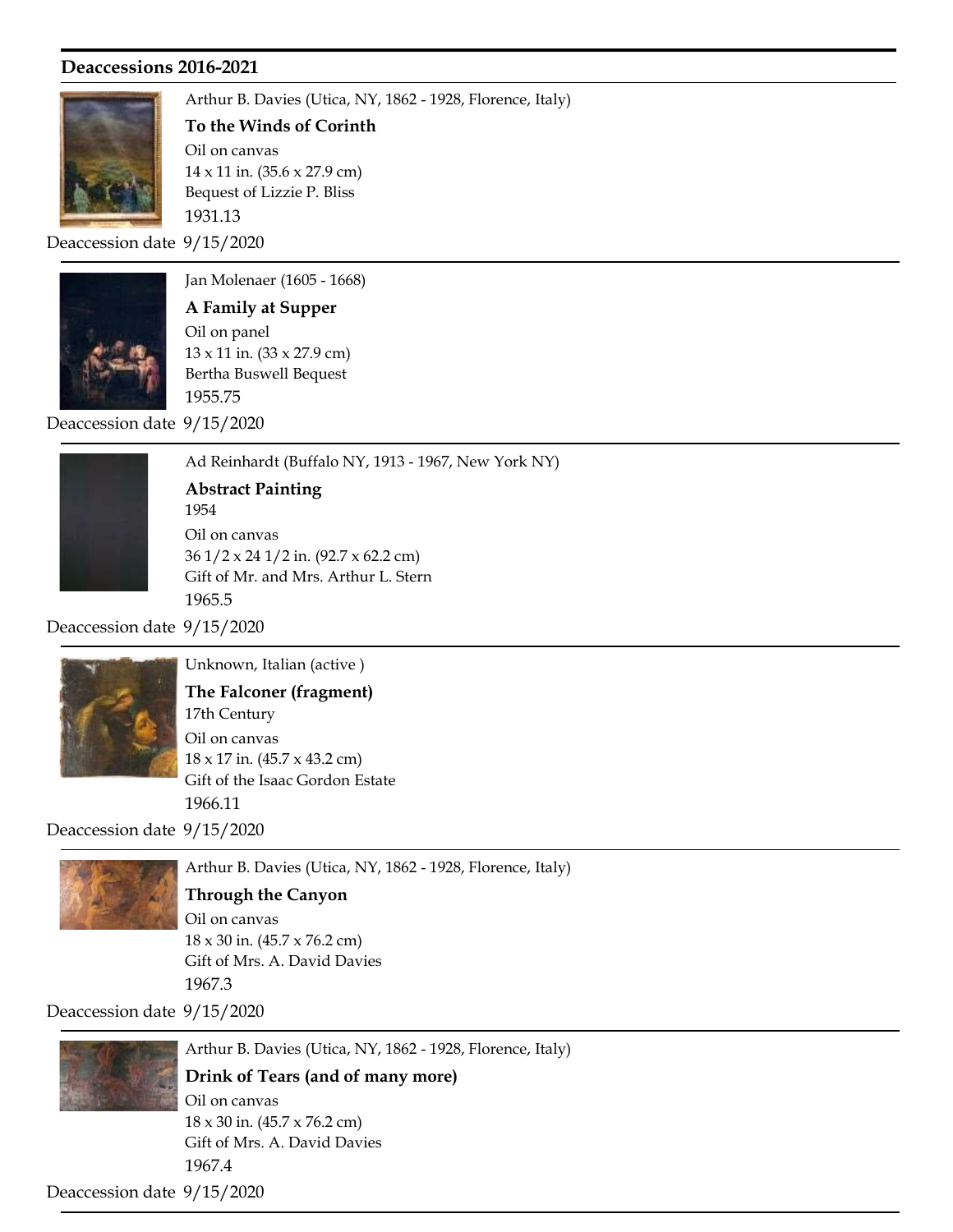

Arthur B. Davies (Utica, NY, 1862 - 1928, Florence, Italy)

#### The Galaxy

Gift of the Estate of A. David Davies 1967.6 40 x 26 1/4 in. (101.6 x 66.7 cm) Oil on canvas

Deaccession date 9/15/2020



Arthur B. Davies (Utica, NY, 1862 - 1928, Florence, Italy)

Grotesque Head Oil on canvas

Gift of the Estate of A. David Davies 1967.8 66 x 36 1/2 in. (167.6 x 92.7 cm)

Deaccession date 9/15/2020



Deborah Butterfield (San Diego, CA, 1949 - ) Clara and Edwin Strasenburgh Fund 2000.18 1999 Wailana 80 x 99 x 46 in. (203.2 x 251.5 x 116.8 cm) Bronze

Deaccession date 9/15/2020



Edward Marshall Boehm (Baltimore, MD, 1913 - 1969, Trenton, NJ)

# Male Indigo Bunting on a Wild Rose

Gift of Margaret D. Waasdorp 1976.6.1 1958 9 1/2 in. (24.1 cm) Hard porcelain

Deaccession date 10/20/2020



Edward Marshall Boehm (Baltimore, MD, 1913 - 1969, Trenton, NJ)

# Gift of Margaret D. Waasdorp 1976.6.2 White-throated Sparrow 9 in. (22.9 cm) Hard porcelain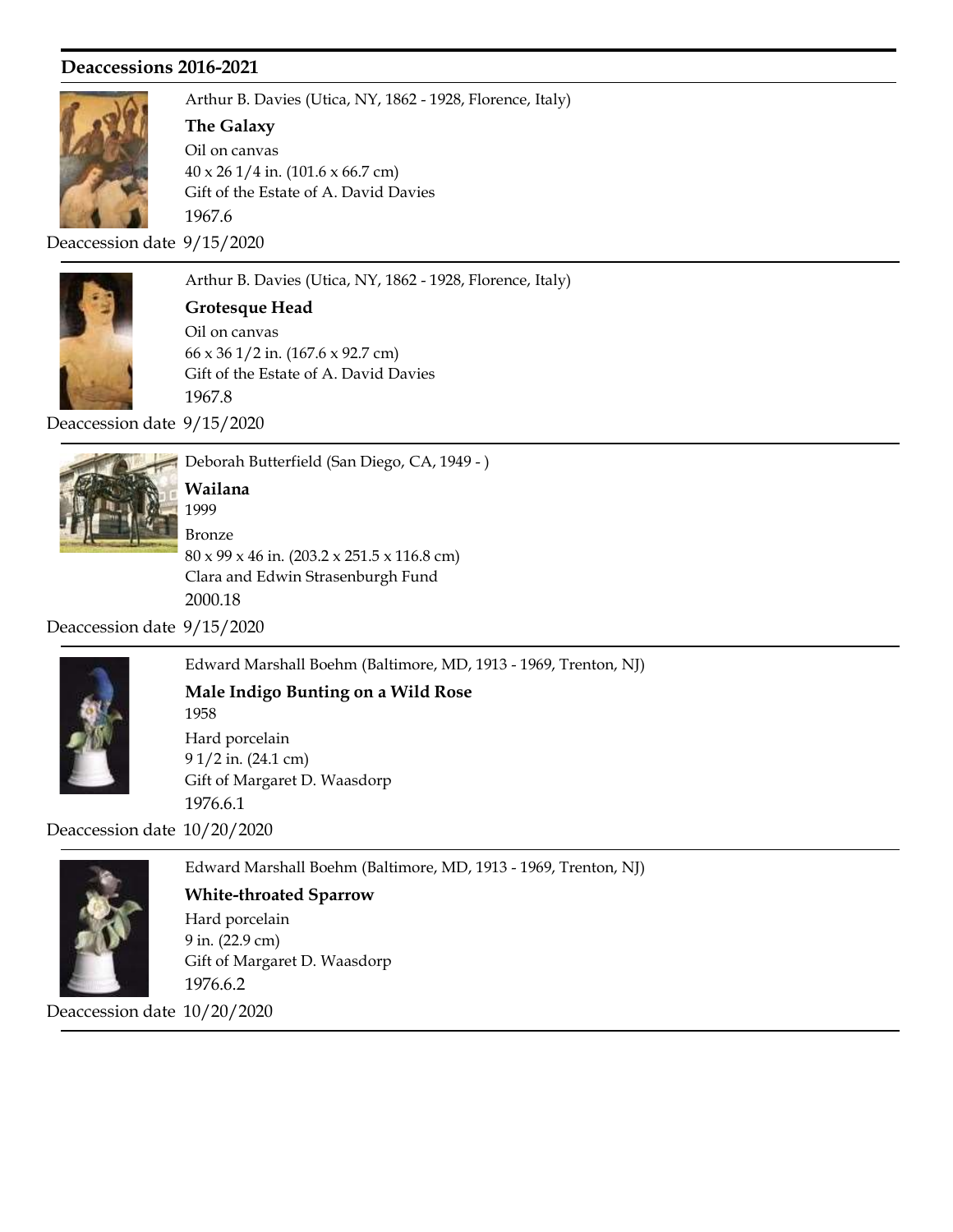

Edward Marshall Boehm (Baltimore, MD, 1913 - 1969, Trenton, NJ) Gift of Margaret D. Waasdorp 1976.6.3 1958 Black-capped Chickadee with Holly 8 3/4 in. (22.2 cm) Hard porcelain

Deaccession date 10/20/2020



Edward Marshall Boehm (Baltimore, MD, 1913 - 1969, Trenton, NJ) Gift of Margaret D. Waasdorp 1976.6.5 1958 Nonpareil Buntings 8 1/2 in. (21.6 cm) Hard porcelain

Deaccession date 10/20/2020



Edward Marshall Boehm (Baltimore, MD, 1913 - 1969, Trenton, NJ) Gift of Margaret D. Waasdorp 1976.6.7 1961 Goldfinches with Scottish Thistle 11 1/2 in. (29.2 cm) Hard porcelain

Deaccession date 10/20/2020



Edward Marshall Boehm (Baltimore, MD, 1913 - 1969, Trenton, NJ) Gift of Margaret D. Waasdorp 1976.6.8 1963 **Nuthatch** 10 1/4 in. (26 cm) Hard porcelain

Deaccession date 10/20/2020



Edward Marshall Boehm (Baltimore, MD, 1913 - 1969, Trenton, NJ) Gift of Margaret D. Waasdorp 1964 Robin with Daffodils 14 1/4 in. (36.2 cm) Hard porcelain

1976.6.9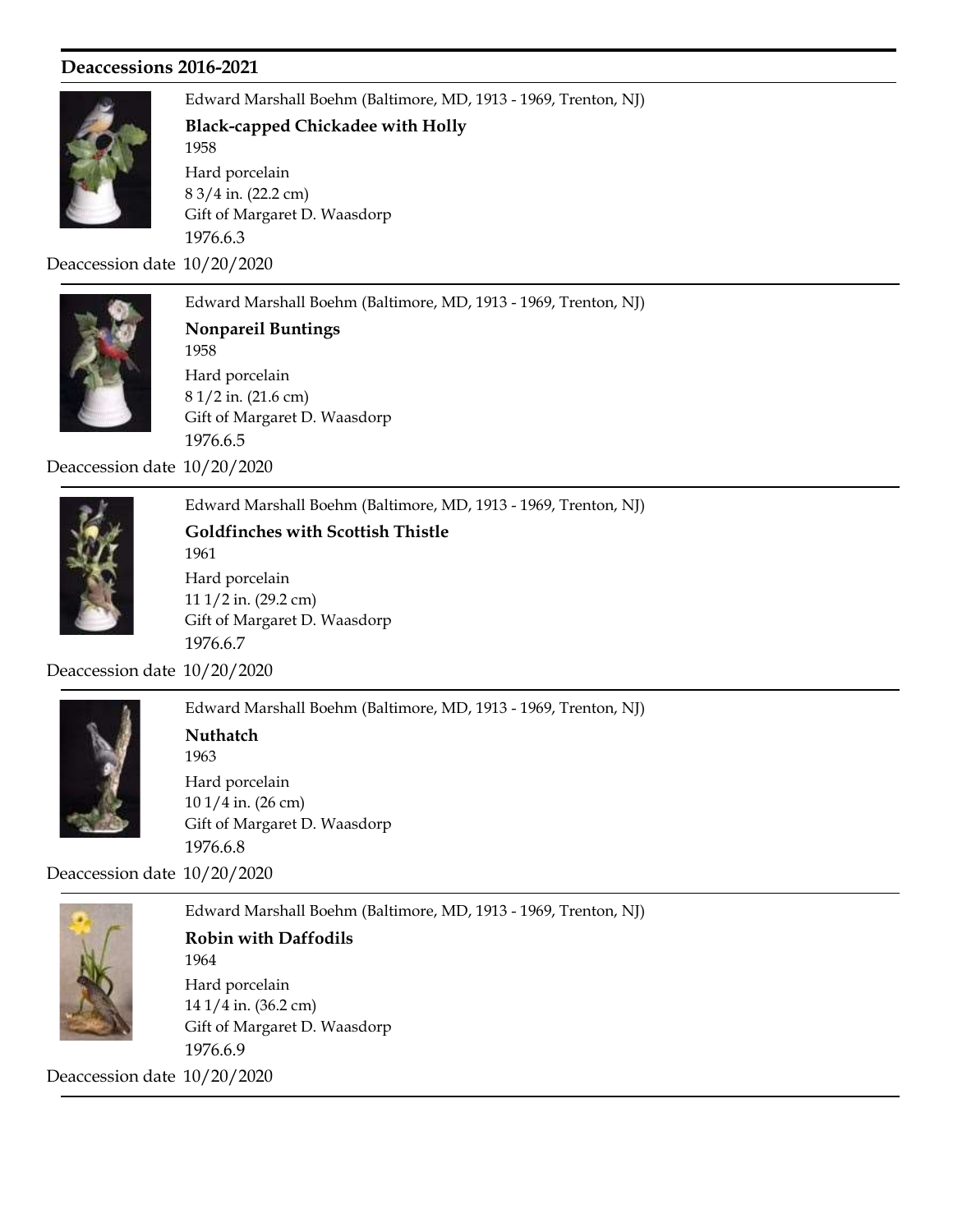

Edward Marshall Boehm (Baltimore, MD, 1913 - 1969, Trenton, NJ) Gift of Margaret D. Waasdorp 1976.6.10 1964 Kildeer (Male) 9 in. (22.9 cm) Hard porcelain

Deaccession date 10/20/2020



Edward Marshall Boehm (Baltimore, MD, 1913 - 1969, Trenton, NJ) Gift of Margaret D. Waasdorp 1976.6.12 1967 Crested Flycatcher 18 1/2 in. (47 cm) Hard porcelain

Deaccession date 10/20/2020



Edward Marshall Boehm (Baltimore, MD, 1913 - 1969, Trenton, NJ) Gift of Margaret D. Waasdorp 1976.6.13 1968 Common Tern 14 1/2 in. (36.8 cm) Hard porcelain

Deaccession date 10/20/2020



Edward Marshall Boehm (Baltimore, MD, 1913 - 1969, Trenton, NJ)

Gift of Margaret D. Waasdorp 1976.6.15 1964 Kildeer (Female) 10 1/4 in. (26 cm) Hard porcelain

Deaccession date 10/20/2020



Boehm of Malvern, England, Ltd. Lapwing with Dandelions

Gift of Edward Marshall Boehm, Inc. 1977.20 1973 18 x 19 x 11 in. (45.7 x 48.3 x 27.9 cm), overall Bone porcelain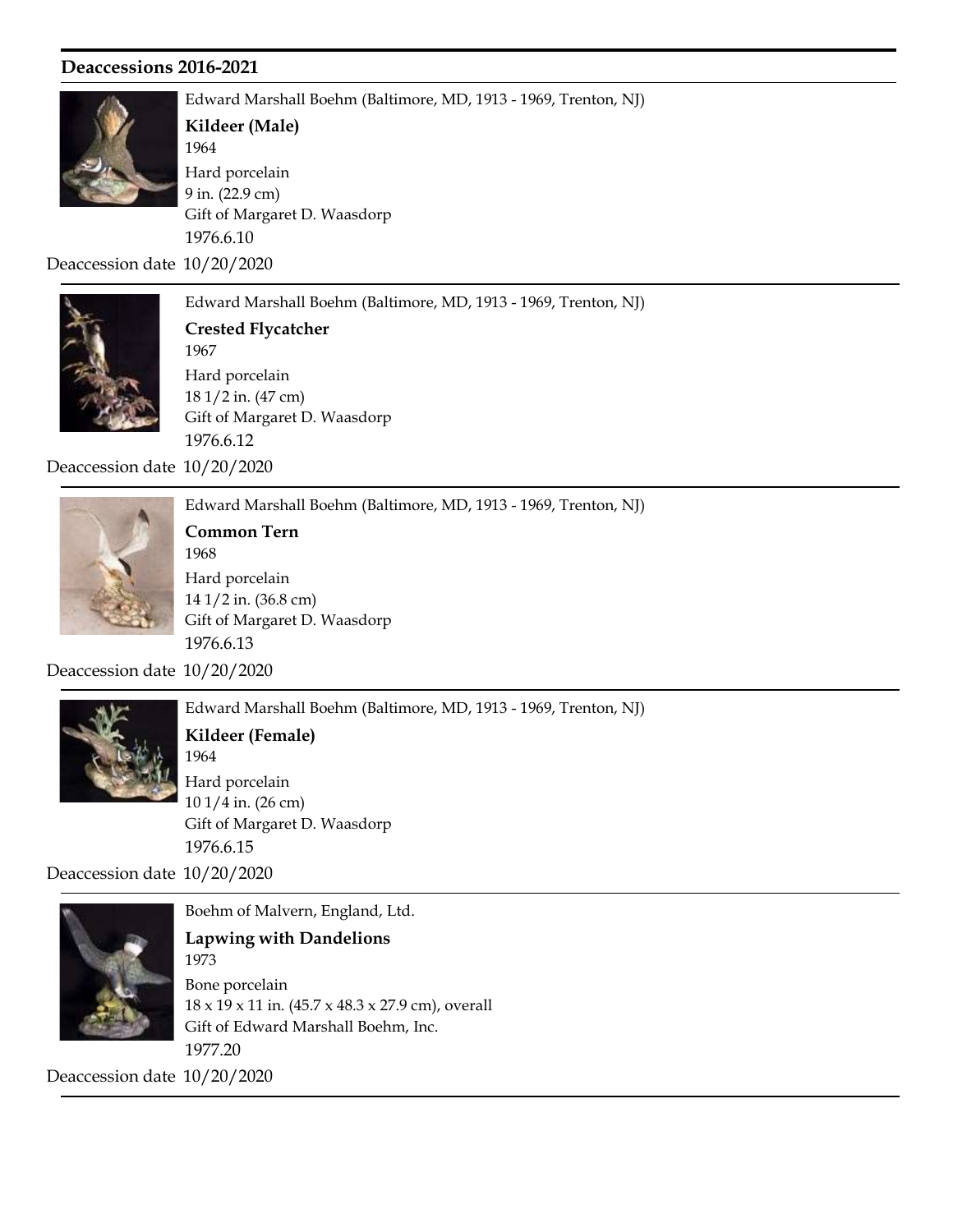

Boehm of Malvern, England, Ltd.

Gift of Edward Marshall Boehm, Inc. 1972 Black Grouse (male and female) 13 x 13 1/2 x 12 in. (33 x 34.3 x 30.5 cm), overall Bone porcelain

1977.21

Deaccession date 10/20/2020



Boehm of Malvern, England, Ltd. Gift of Edward Marshall Boehm, Inc. 1977.22 1971 Yellow Daisies 8 x 8 x 6 in. (20.3 x 20.3 x 15.2 cm), overall Bone porcelain

Deaccession date 10/20/2020



Boehm of Malvern, England, Ltd.

1971 Bobcats

Gift of Edward Marshall Boehm, Inc. 1977.23 8 x 12 x 11 in. (20.3 x 30.5 x 27.9 cm), overall Bone porcelain

Deaccession date 10/20/2020



Boehm of Malvern, England, Ltd.

Gift of Edward Marshall Boehm, Inc. 1977.24 1971 Raccoons 11 x 11 x 10 in. (27.9 x 27.9 x 25.4 cm), overall Bone porcelain

Deaccession date 10/20/2020



Boehm of Malvern, England, Ltd. 1971 Foxes 12 x 12 x 10 in. (30.5 x 30.5 x 25.4 cm), overall Bone porcelain

Gift of Edward Marshall Boehm, Inc.

1977.25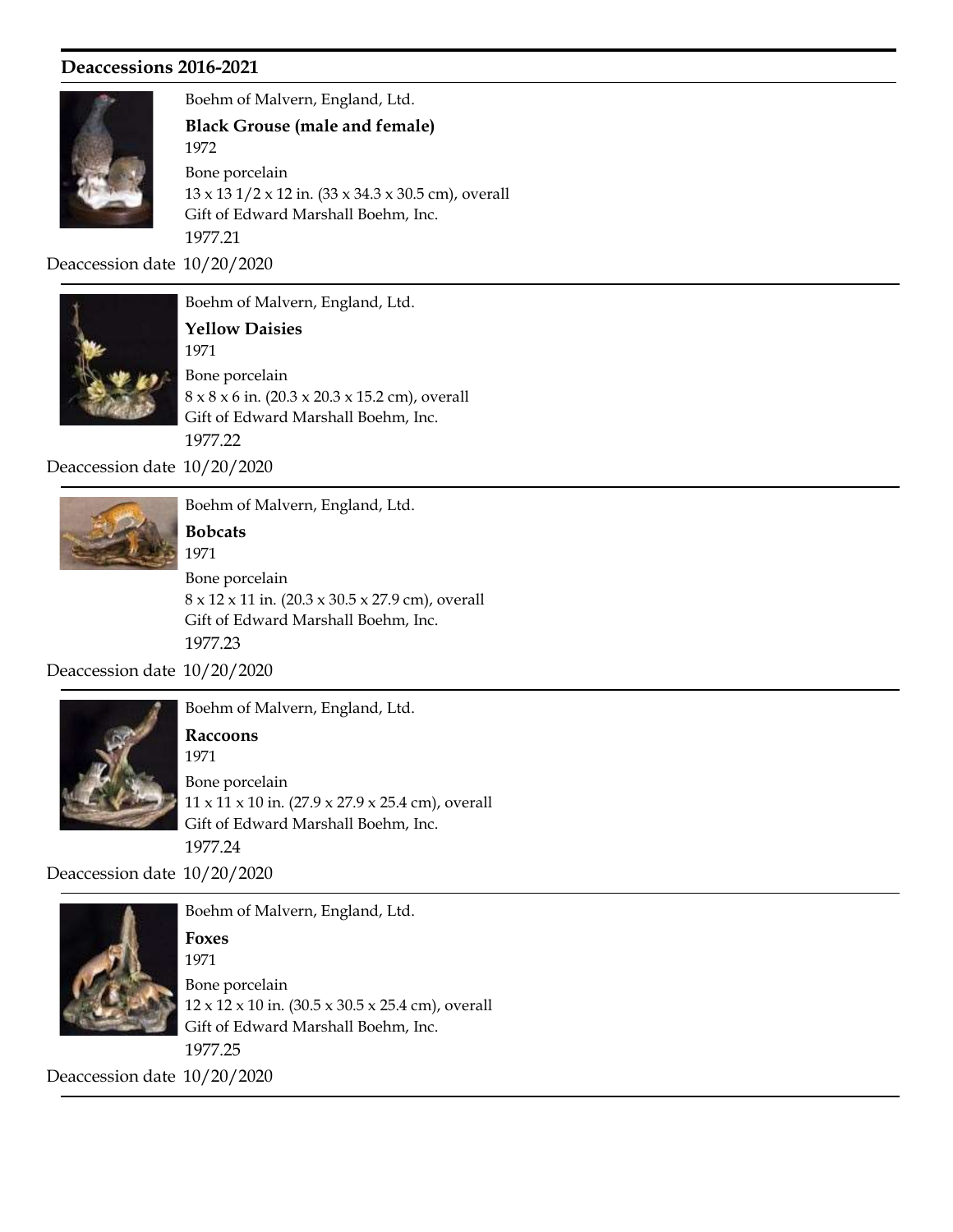

Boehm of Malvern, England, Ltd. Gift of Edward Marshall Boehm, Inc. 1977.26 1972 Red Squirrels 13 1/2 x 13 x 12 in. (34.3 x 33 x 30.5 cm), overall Bone porcelain

Deaccession date 10/20/2020



Boehm of Malvern, England, Ltd. Gift of Edward Marshall Boehm, Inc. 1973 Male Blackbird with Cherry Blossoms 17 x 12 x 9 in. (43.2 x 30.5 x 22.9 cm), overall Bone porcelain

1977.27

Deaccession date 10/20/2020



Boehm of Malvern, England, Ltd. Gift of Edward Marshall Boehm, Inc. 1973 Female Blackbird with Cherry Blossoms 16 x 12 x 9 in. (40.6 x 30.5 x 22.9 cm), overall Bone porcelain

1977.28 Deaccession date 10/20/2020

1973



Boehm of Malvern, England, Ltd.

Cornus Nuttali Dogwood

Gift of Edward Marshall Boehm, Inc. 1977.29 5 x 12 x 6 in. (12.7 x 30.5 x 15.2 cm), overall Bone porcelain

Deaccession date 10/20/2020



Edward Marshall Boehm (Baltimore, MD, 1913 - 1969, Trenton, NJ)

Gift of Mr. and Mrs. Harmon Baker 1983.125.1a-b Bobwhite Quail (Male) 5 7/8 x 7 7/8 x 4 13/16 in. (15 x 20 x 12.2 cm), without base Porcelain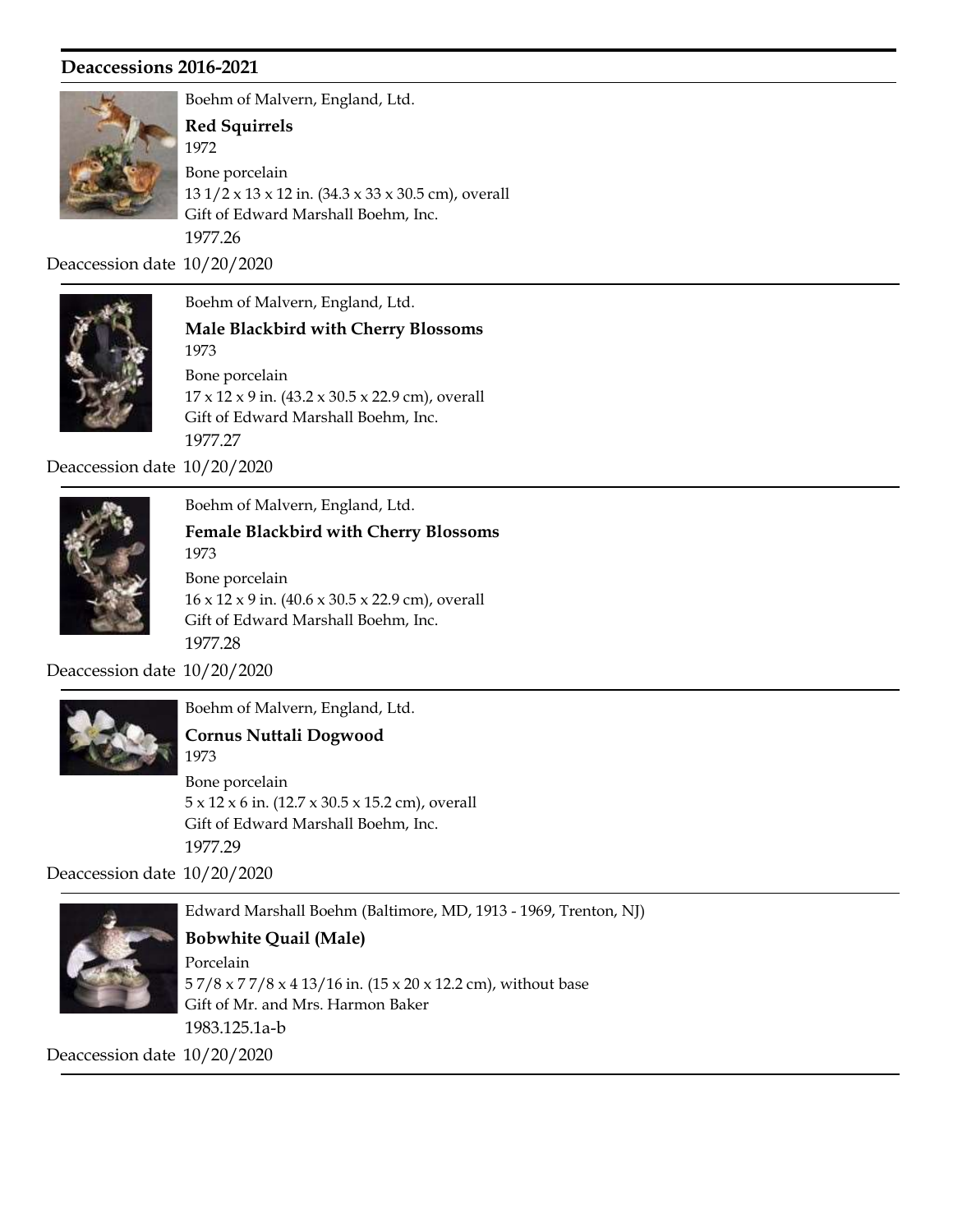

Edward Marshall Boehm (Baltimore, MD, 1913 - 1969, Trenton, NJ)

#### Bobwhite Quail (Female)

Gift of Mr. and Mrs. Harmon Baker 1983.125.2a-b 4 3/4 x 6 5/8 x 3 15/16 in. (12 x 16.8 x 10 cm), without base Porcelain

Deaccession date 10/20/2020



Edward Marshall Boehm (Baltimore, MD, 1913 - 1969, Trenton, NJ)

# Meadowlark

Gift of Mr. and Mrs. Harmon Baker 1983.126 8 9/16 x 8 1/8 x 6 5/16 in. (21.8 x 20.7 x 16 cm), overall Porcelain

Deaccession date 10/20/2020



Edward Marshall Boehm (Baltimore, MD, 1913 - 1969, Trenton, NJ)

Towhee

Gift of Mr. and Mrs. Harmon Baker 1983.127 7 3/8 x 8 5/16 x 6 11/16 in. (18.8 x 21.1 x 17 cm), overall Porcelain

Deaccession date 10/20/2020



Unknown, Native American (active ) Basket

Gift of Mrs. Henry A. Strong 1922.3 7 1/2 x 9 x 9 in. (19.1 x 22.9 x 22.9 cm) Split cedar and mountain grass

Deaccession date 12/8/2020



Unknown, Tlingit (active )

Basket Maidenhair fern

Gift of Mrs. Henry A. Strong 1922.4 10 1/2 x 11 x 11 in. (26.67 x 27.94 x 27.94 cm)

Deaccession date 12/8/2020



Unknown, Puyallup (active )

Gift of Mrs. Henry A. Strong 1922.23 Basket 19 1/2 x 38 in. (49.5 x 96.5 cm) Cedar bast

Deaccession date 12/8/2020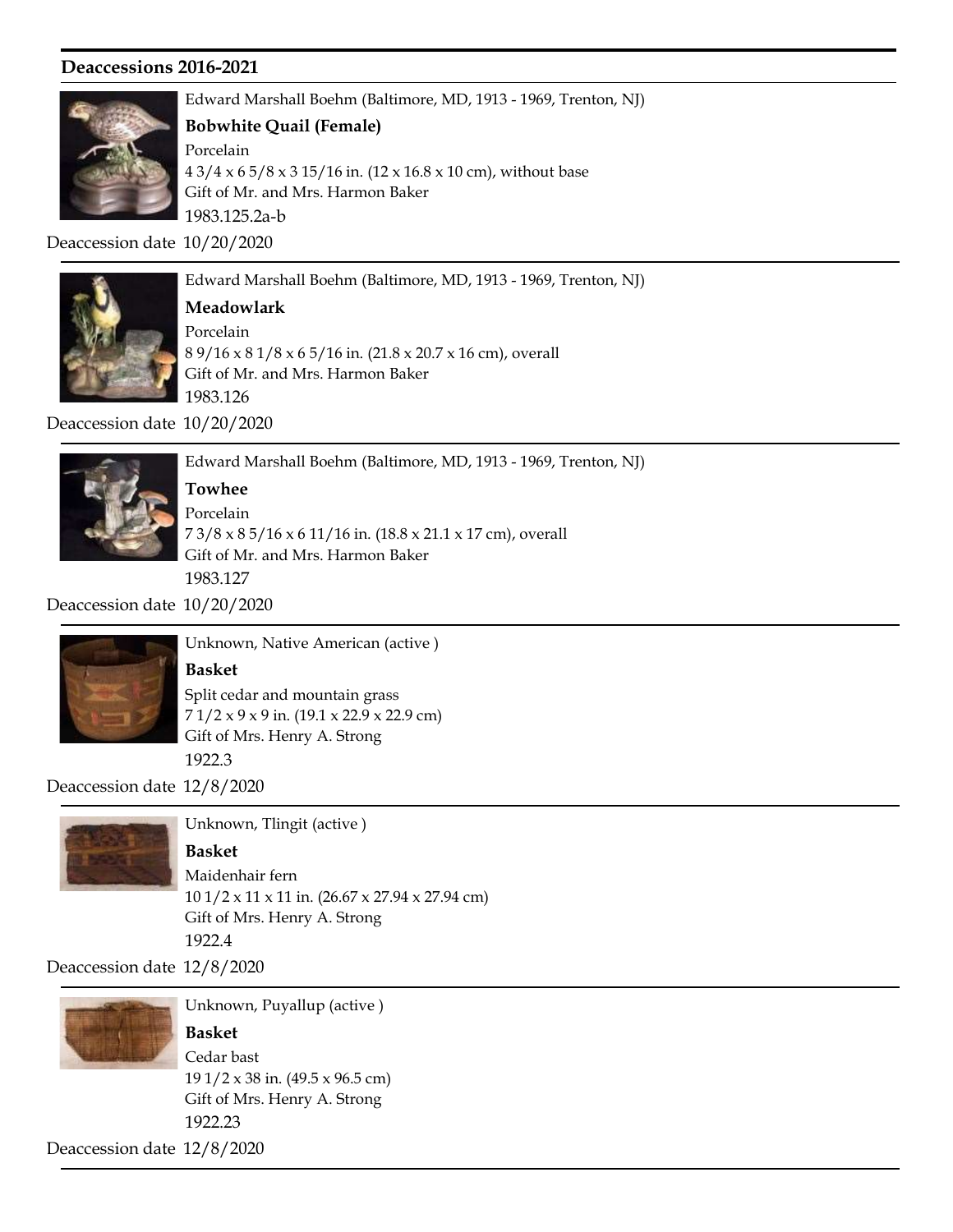

Attributed to Frans van Mieris the Elder (1635 - 1681)

#### Mistress and Maid

Bertha Buswell Bequest 1955.68 12 x 9 1/4 in. (30.5 x 23.5 cm) Oil on panel

Deaccession date 12/8/2020



Unknown artist

A Hunter Visiting a Woman at her Toilet (after Metsu)

Bertha Buswell Bequest 1955.76 19 1/2 x 15 in. (49.5 x 38.1 cm) Oil on wood

Deaccession date 12/8/2020



George Leonard Herdle (Rochester, NY, 1868 - 1922, Rochester, NY)

Two Windmills, Holland

Gift of Gertrude Herdle Moore and Isabel C. Herdle 1992.67 ca. 1899-1903 8 1/8 x 10 1/2 in. (20.7 x 26.7 cm) Watercolor on paper

Deaccession date 12/8/2020



Unknown, British (active )

#### Octagonal Plate

Gift of Miss Helen Gregory 1941.3 8 x 8 in. (20.3 x 20.3 cm) Ceramic

Deaccession date 4/20/2021



Unknown, British (active ) Teapot from Tea Set Porcelain

Gift of Mrs. John Morgan 1964.60.1a-b

Deaccession date 4/20/2021



Unknown, British (active ) Sugar Box with Lid

Porcelain

Gift of Mrs. John Morgan 1964.60.2a-b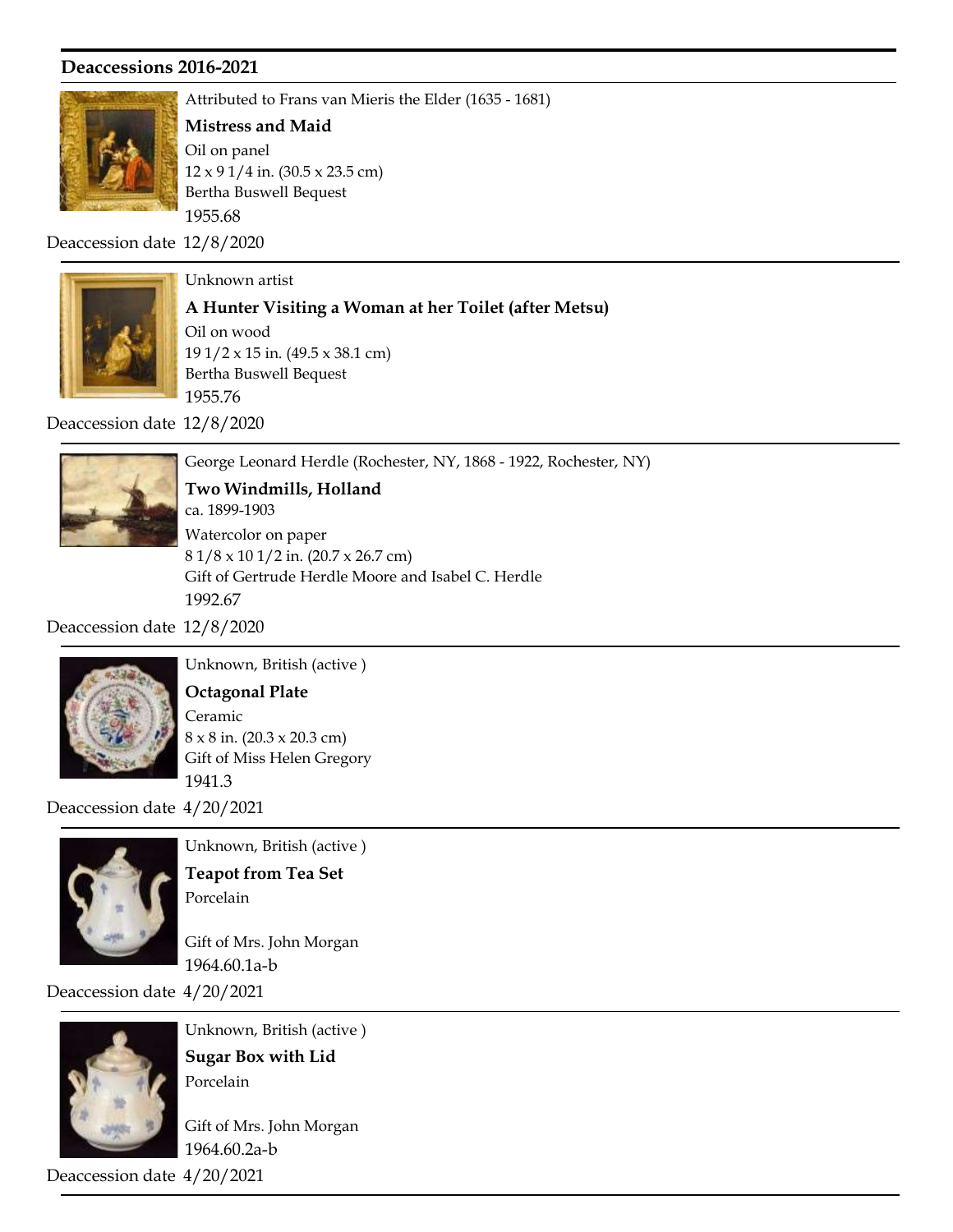

Unknown, British (active ) Plate from Tea Set

Porcelain

Gift of Mrs. John Morgan 1964.60.3

Deaccession date 4/20/2021



Unknown, British (active )

Plate from Tea Set Porcelain

Gift of Mrs. John Morgan 1964.60.4

Deaccession date 4/20/2021

Unknown, British (active )

## Plate from Tea Set

Gift of Mrs. John Morgan 1964.60.5 7 1/4 in. (18.4 cm) Porcelain

Deaccession date 4/20/2021

Unknown, British (active )

Plate from Tea Set

Gift of Mrs. John Morgan 1964.60.6 4 1/2 in. (11.4 cm) Porcelain

Deaccession date 4/20/2021



Unknown, British (active ) Plate from Tea Set Porcelain

Gift of Mrs. John Morgan 1964.60.7

Deaccession date 4/20/2021



Unknown, British (active ) Plate from Tea Set Porcelain

Gift of Mrs. John Morgan 1964.60.8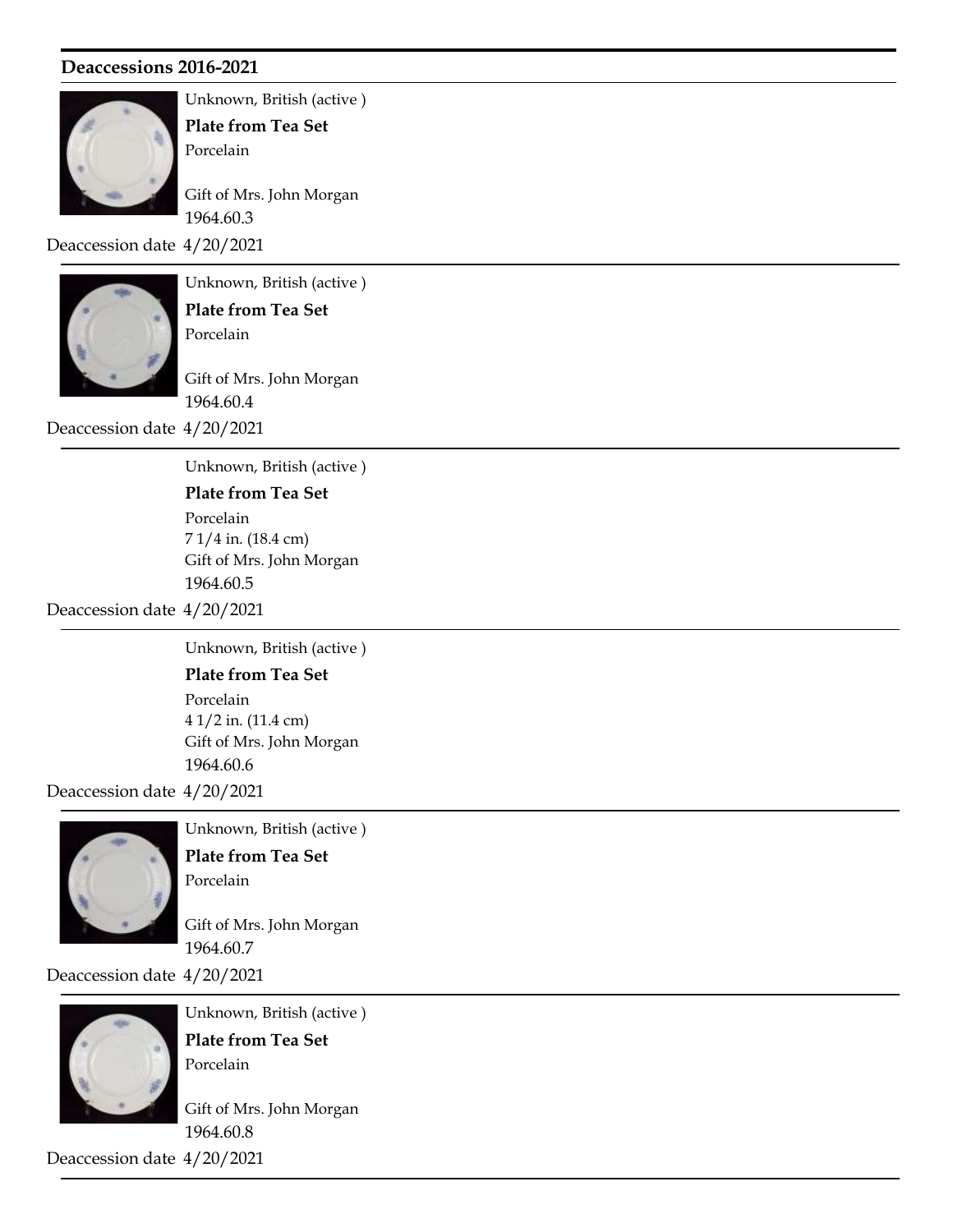

Unknown, British (active ) Plate from Tea Set

Porcelain

Gift of Mrs. John Morgan 1964.60.9

Deaccession date 4/20/2021



Unknown, British (active ) Plate from Tea Set

Porcelain

Gift of Mrs. John Morgan 1964.60.10

Deaccession date 4/20/2021



Unknown, British (active ) Tea Set Porcelain

Gift of Mrs. John Morgan 1964.60.1-.10

Deaccession date 4/20/2021



Eli Terry (East Windsor, CT, 1772 - 1852) Bequest of Thomas G. Spencer 1978.159 ca. 1800 Mantel Clock 30 1/2 x 17 1/2 x 4 1/2 in. (77.5 x 44.5 x 11.4 cm) Wood and metal

Deaccession date 4/20/2021



Unknown, British (active )

Jug

Bequest of Thomas G. Spencer 1978.176  $3 \times 4$  in. (7.6  $\times$  10.2 cm) Ceramic with lustre glaze

Deaccession date 4/20/2021



Unknown, British (active )

Bequest of Thomas G. Spencer 1978.178 Jug 4 1/2 x 6 in. (11.4 x 15.2 cm) Ceramic with lustre glaze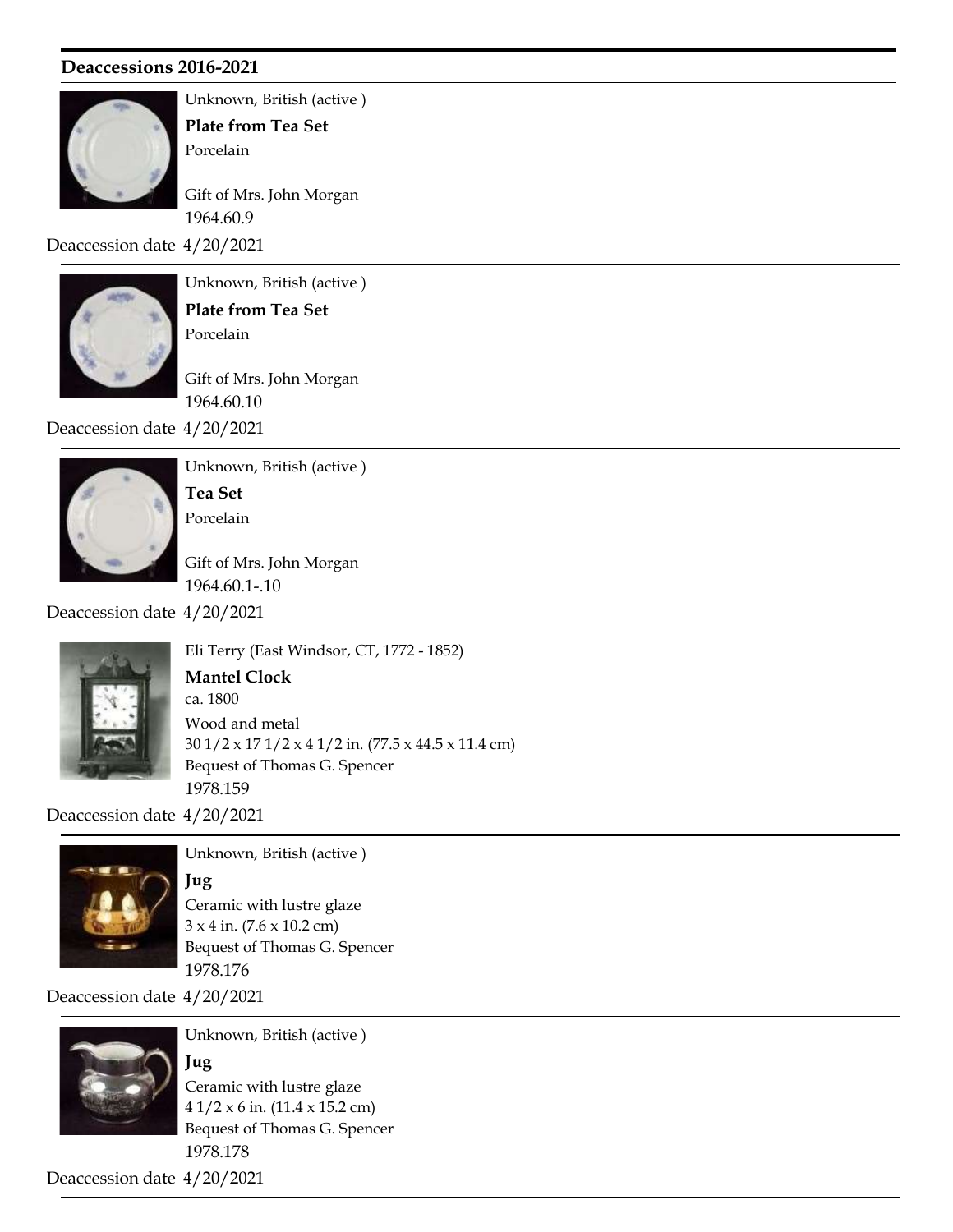

Unknown, British (active ) Jug Ceramic with lustre glaze

Bequest of Thomas G. Spencer 1978.180 6 1/2 x 8 in. (16.5 x 20.3 cm)

Deaccession date 4/20/2021



Unknown, British (active ) Gift of Gretchen Shafer in memory of Nell Brayer Christie 1980.32 ca. 1840 Tea Set in. (cm) Ceramic

Deaccession date 4/20/2021



Unknown, British (active )

Gift of Gretchen Shafer in memory of Nell Brayer Christie 1980.32.1a ca. 1840 Tea Cup 2 7/8 x 3 1/4 x 3 1/4 in. (7.3 x 8.3 x 8.3 cm) Ceramic

Deaccession date 4/20/2021



Unknown, British (active )

Gift of Gretchen Shafer in memory of Nell Brayer Christie 1980.32.1b ca. 1840 Tea Saucer 1 1/4 x 5 5/8 x 5 5/8 in. (3.2 x 14.3 x 14.3 cm) Ceramic

Deaccession date 4/20/2021



Unknown, British (active )

Gift of Gretchen Shafer in memory of Nell Brayer Christie 1980.32.1c ca. 1840 Dessert Plate 7/8 x 7 3/8 x 7 3/8 in. (2.2 x 18.7 x 18.7 cm) Ceramic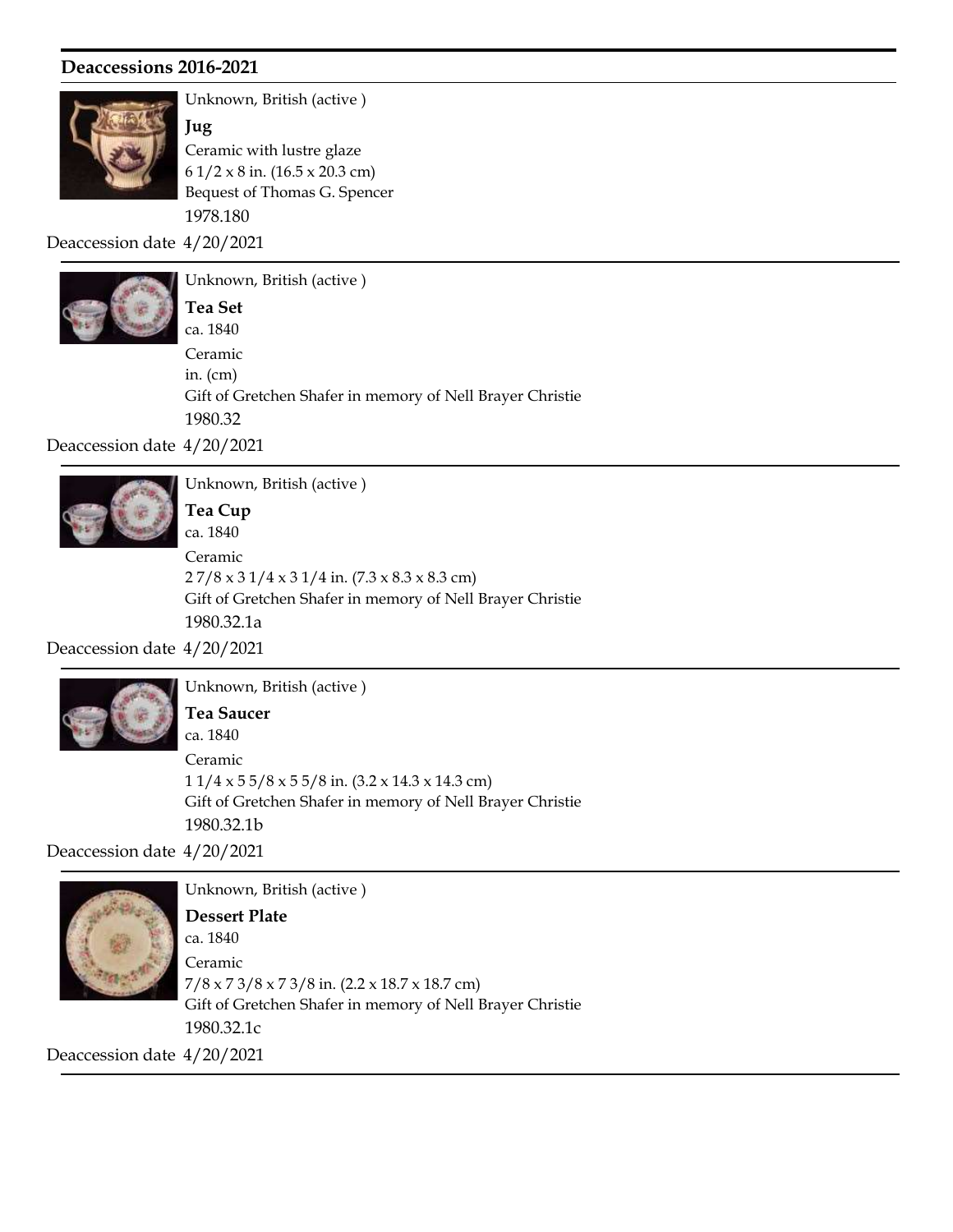

Unknown, British (active ) Gift of Gretchen Shafer in memory of Nell Brayer Christie 1980.32.2a ca. 1840 Tea Cup 2 7/8 x 3 1/4 x 3 1/4 in. (7.3 x 8.3 x 8.3 cm) Ceramic

Deaccession date 4/20/2021



Unknown, British (active ) Gift of Gretchen Shafer in memory of Nell Brayer Christie 1980.32.2b ca. 1840 Tea Saucer  $11/4 \times 55/8 \times 55/8$  in.  $(3.2 \times 14.3 \times 14.3$  cm) Ceramic

Deaccession date 4/20/2021



Unknown, British (active ) Dessert Plate

Gift of Gretchen Shafer in memory of Nell Brayer Christie 1980.32.2c ca. 1840 7/8 x 7 3/8 x 7 3/8 in. (2.2 x 18.7 x 18.7 cm) Ceramic

Deaccession date 4/20/2021



Unknown, British (active ) Tea Cup

Gift of Gretchen Shafer in memory of Nell Brayer Christie 1980.32.3a ca. 1840 2 7/8 x 3 1/4 x 3 1/4 in. (7.3 x 8.3 x 8.3 cm) Ceramic

Deaccession date 4/20/2021



Unknown, British (active ) ca. 1840 Tea Saucer

Gift of Gretchen Shafer in memory of Nell Brayer Christie 1980.32.3b 1 1/4 x 5 5/8 x 5 5/8 in. (3.2 x 14.3 x 14.3 cm) Ceramic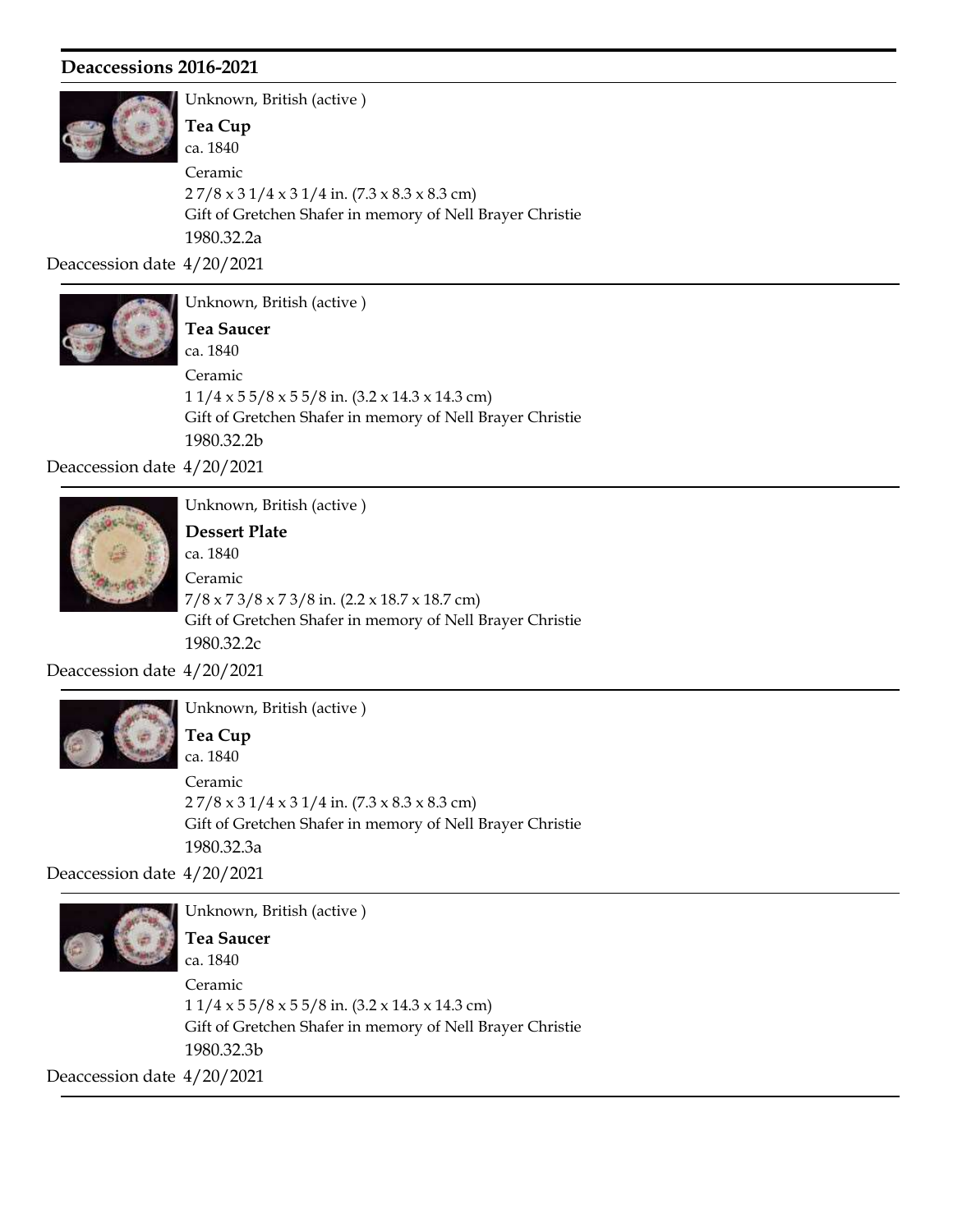

Unknown, British (active ) Gift of Gretchen Shafer in memory of Nell Brayer Christie 1980.32.3c ca. 1840 Dessert Plate 7/8 x 7 3/8 x 7 3/8 in. (2.2 x 18.7 x 18.7 cm) Ceramic

Deaccession date 4/20/2021



Unknown, British (active ) Gift of Gretchen Shafer in memory of Nell Brayer Christie 1980.32.4a ca. 1840 Tea Cup  $27/8 \times 31/4 \times 31/4$  in.  $(7.3 \times 8.3 \times 8.3$  cm) Ceramic

Deaccession date 4/20/2021



Unknown, British (active ) ca. 1840 Tea Saucer 1 1/4 x 5 5/8 x 5 5/8 in. (3.2 x 14.3 x 14.3 cm) Ceramic

Gift of Gretchen Shafer in memory of Nell Brayer Christie

1980.32.4b

Deaccession date 4/20/2021



Unknown, British (active )

Gift of Gretchen Shafer in memory of Nell Brayer Christie 1980.32.4c ca. 1840 Dessert Plate 7/8 x 7 3/8 x 7 3/8 in. (2.2 x 18.7 x 18.7 cm) Ceramic

Deaccession date 4/20/2021



Unknown, British (active ) Gift of Gretchen Shafer in memory of Nell Brayer Christie 1980.32.5a ca. 1840 Tea Cup 2 7/8 x 3 1/4 x 3 1/4 in. (7.3 x 8.3 x 8.3 cm) Ceramic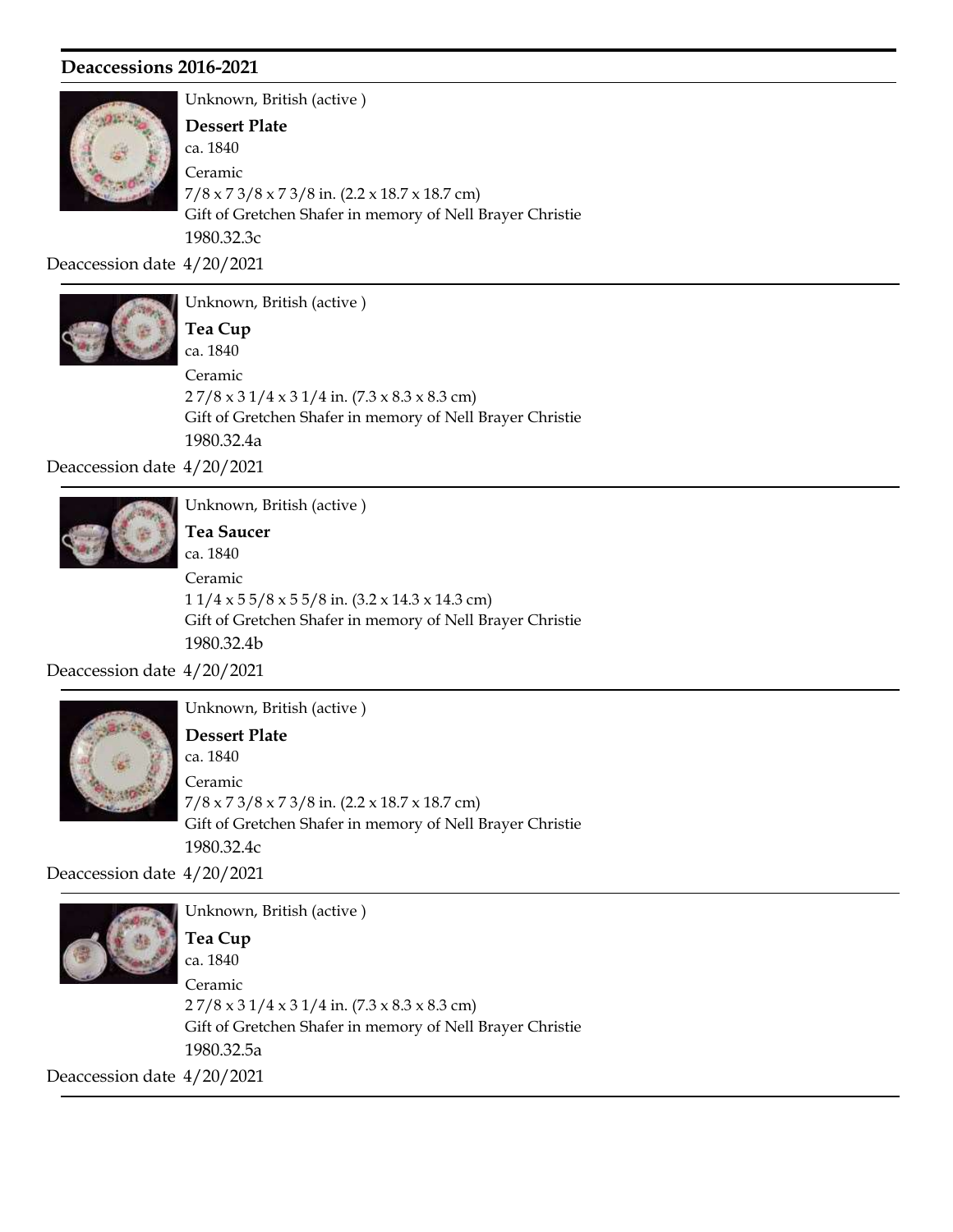

Unknown, British (active ) Gift of Gretchen Shafer in memory of Nell Brayer Christie 1980.32.5b ca. 1840 Tea Saucer 1 1/4 x 5 5/8 x 5 5/8 in. (3.2 x 14.3 x 14.3 cm) Ceramic

Deaccession date 4/20/2021



Unknown, British (active )

Gift of Gretchen Shafer in memory of Nell Brayer Christie 1980.32.5c ca. 1840 Dessert Plate 7/8 x 7 3/8 x 7 3/8 in. (2.2 x 18.7 x 18.7 cm) Ceramic

Deaccession date 4/20/2021



Unknown, British (active ) Tea Cup

Gift of Gretchen Shafer in memory of Nell Brayer Christie 1980.32.6a ca. 1840  $27/8 \times 31/4 \times 31/4$  in.  $(7.3 \times 8.3 \times 8.3$  cm) Ceramic

Deaccession date 4/20/2021



Unknown, British (active )

Gift of Gretchen Shafer in memory of Nell Brayer Christie 1980.32.6b ca. 1840 Tea Saucer  $11/4 \times 55/8 \times 55/8$  in.  $(3.2 \times 14.3 \times 14.3$  cm) Ceramic

Deaccession date 4/20/2021



Unknown, British (active ) Gift of Gretchen Shafer in memory of Nell Brayer Christie 1980.32.6c ca. 1840 Dessert Plate 7/8 x 7 3/8 x 7 3/8 in. (2.2 x 18.7 x 18.7 cm) Ceramic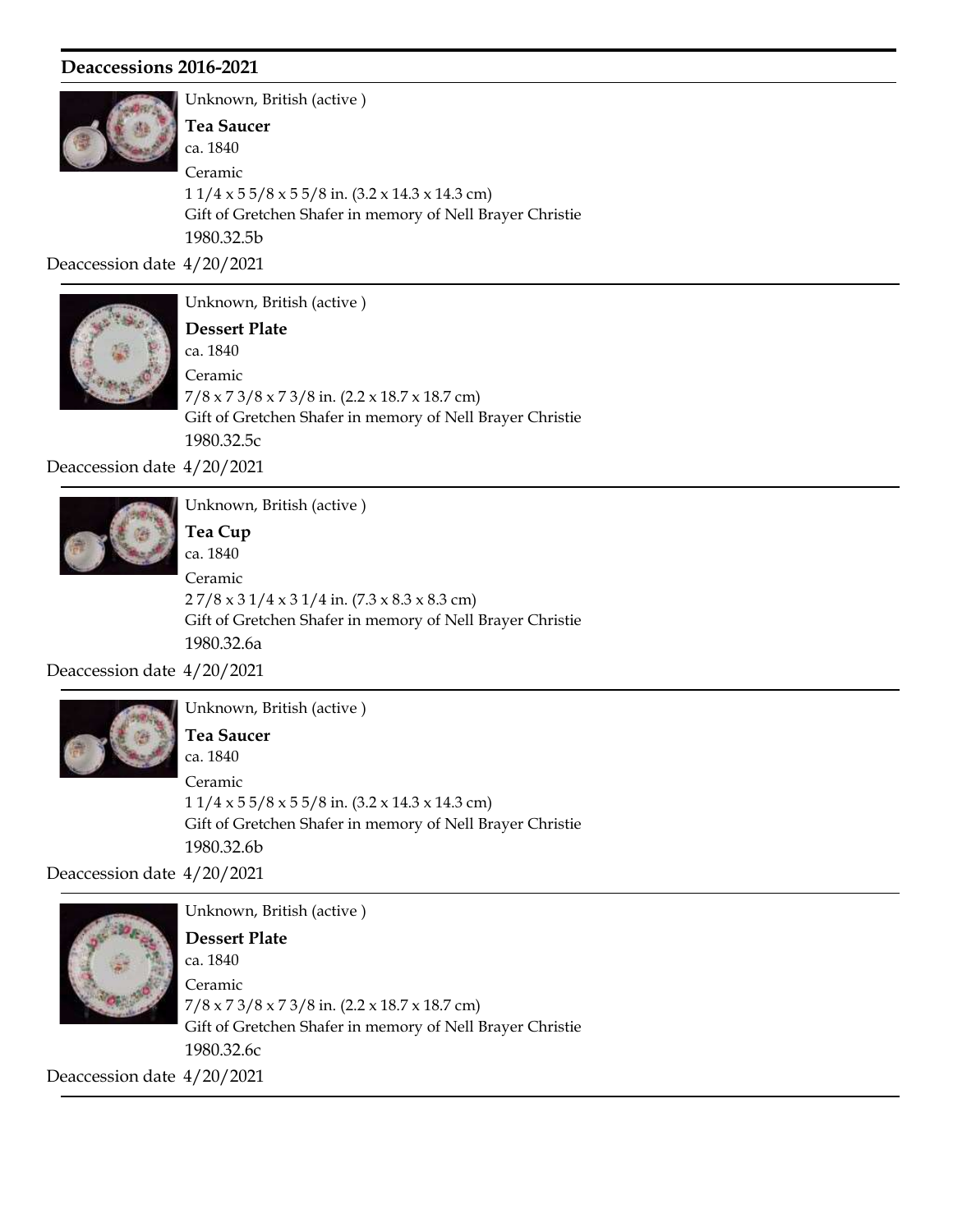

Unknown, British (active ) Gift of Gretchen Shafer in memory of Nell Brayer Christie 1980.32.7a ca. 1840 Tea Cup 2 7/8 x 3 1/4 x 3 1/4 in. (7.3 x 8.3 x 8.3 cm) Ceramic

Deaccession date 4/20/2021



Unknown, British (active ) Gift of Gretchen Shafer in memory of Nell Brayer Christie 1980.32.7b ca. 1840 Tea Saucer  $11/4 \times 55/8 \times 55/8$  in.  $(3.2 \times 14.3 \times 14.3$  cm) Ceramic

Deaccession date 4/20/2021



Unknown, British (active )

Gift of Gretchen Shafer in memory of Nell Brayer Christie 1980.32.7c ca. 1840 Dessert Plate 7/8 x 7 3/8 x 7 3/8 in. (2.2 x 18.7 x 18.7 cm) Ceramic

Deaccession date 4/20/2021



Unknown, British (active )

Gift of Gretchen Shafer in memory of Nell Brayer Christie 1980.32.8a ca. 1840 Tea Cup 2 7/8 x 3 1/4 x 3 1/4 in. (7.3 x 8.3 x 8.3 cm) Ceramic

Deaccession date 4/20/2021



Unknown, British (active ) Gift of Gretchen Shafer in memory of Nell Brayer Christie 1980.32.8b ca. 1840 Tea Saucer 1 1/4 x 5 5/8 x 5 5/8 in. (3.2 x 14.3 x 14.3 cm) Ceramic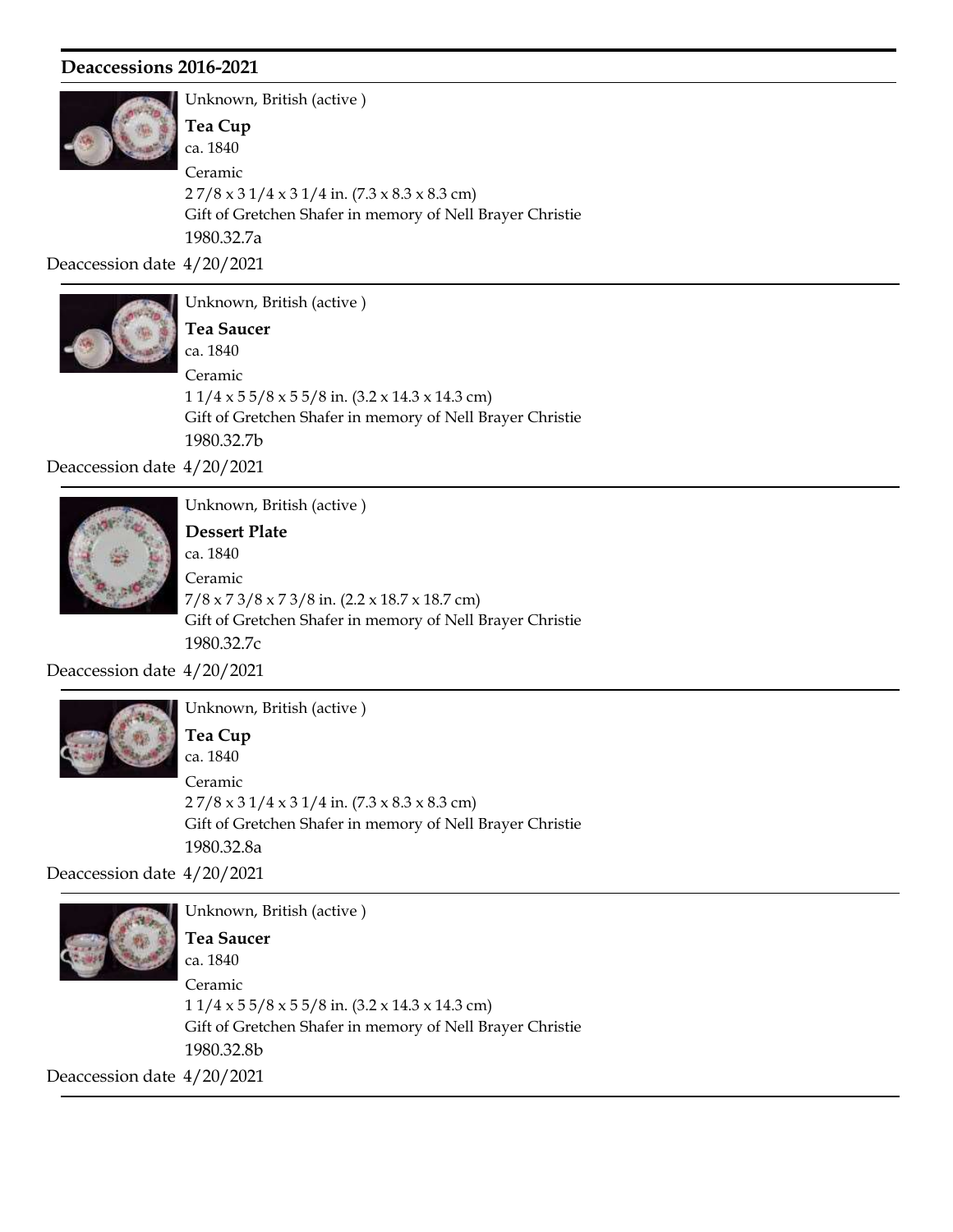

Unknown, British (active ) Gift of Gretchen Shafer in memory of Nell Brayer Christie 1980.32.8c ca. 1840 Dessert Plate 7/8 x 7 3/8 x 7 3/8 in. (2.2 x 18.7 x 18.7 cm) Ceramic

Deaccession date 4/20/2021



Unknown, British (active ) Gift of Gretchen Shafer in memory of Nell Brayer Christie ca. 1840 Tea Cup  $27/8 \times 31/4 \times 31/4$  in.  $(7.3 \times 8.3 \times 8.3$  cm) Ceramic

1980.32.9.1

Deaccession date 4/20/2021



Unknown, British (active ) Tea Saucer

Gift of Gretchen Shafer in memory of Nell Brayer Christie 1980.32.9b ca. 1840 1 1/4 x 5 5/8 x 5 5/8 in. (3.2 x 14.3 x 14.3 cm) Ceramic

Deaccession date 4/20/2021



Unknown, British (active )

Gift of Gretchen Shafer in memory of Nell Brayer Christie 1980.32.9c ca. 1840 Dessert Plate 7/8 x 7 3/8 x 7 3/8 in. (2.2 x 18.7 x 18.7 cm) Ceramic

Deaccession date 4/20/2021



Unknown, British (active ) ca. 1840 Tea Cup

Gift of Gretchen Shafer in memory of Nell Brayer Christie 1980.32.10.1 2 7/8 x 3 1/4 x 3 1/4 in. (7.3 x 8.3 x 8.3 cm) Ceramic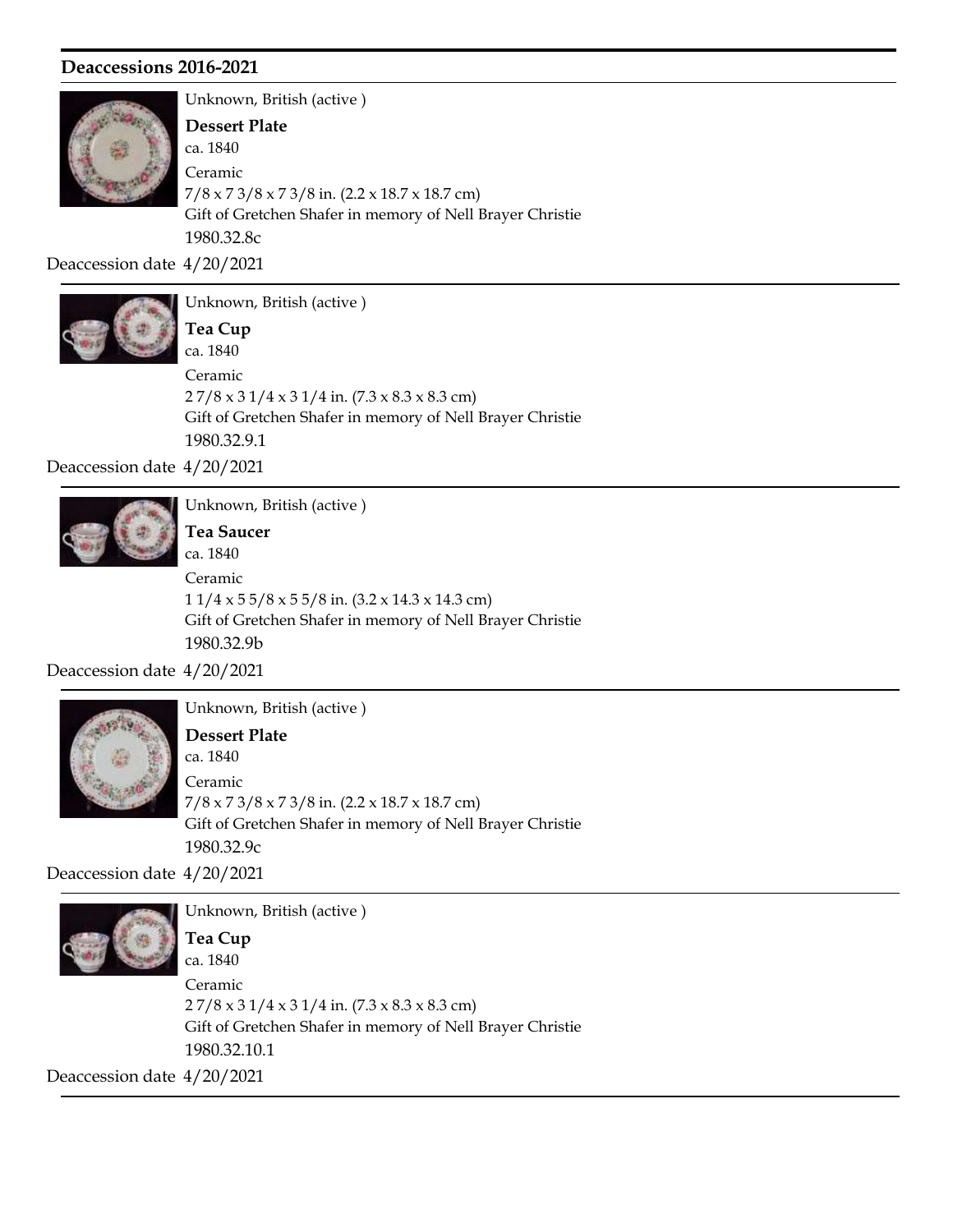

Unknown, British (active ) Gift of Gretchen Shafer in memory of Nell Brayer Christie 1980.32.10b ca. 1840 Tea Saucer 1 1/4 x 5 5/8 x 5 5/8 in. (3.2 x 14.3 x 14.3 cm) Ceramic

Deaccession date 4/20/2021



Unknown, British (active )

Gift of Gretchen Shafer in memory of Nell Brayer Christie 1980.32.10c ca. 1840 Dessert Plate 7/8 x 7 3/8 x 7 3/8 in. (2.2 x 18.7 x 18.7 cm) Ceramic

Deaccession date 4/20/2021



Unknown, British (active ) Tea Cup

Gift of Gretchen Shafer in memory of Nell Brayer Christie 1980.32.11.1 ca. 1840 2 7/8 x 3 1/4 x 3 1/4 in. (7.3 x 8.3 x 8.3 cm) Ceramic

Deaccession date 4/20/2021



Unknown, British (active )

Gift of Gretchen Shafer in memory of Nell Brayer Christie 1980.32.11b ca. 1840 Tea Saucer  $11/4 \times 55/8 \times 55/8$  in.  $(3.2 \times 14.3 \times 14.3$  cm) Ceramic

Deaccession date 4/20/2021



Unknown, British (active ) Gift of Gretchen Shafer in memory of Nell Brayer Christie 1980.32.11c ca. 1840 Dessert Plate 7/8 x 7 3/8 x 7 3/8 in. (2.2 x 18.7 x 18.7 cm) Ceramic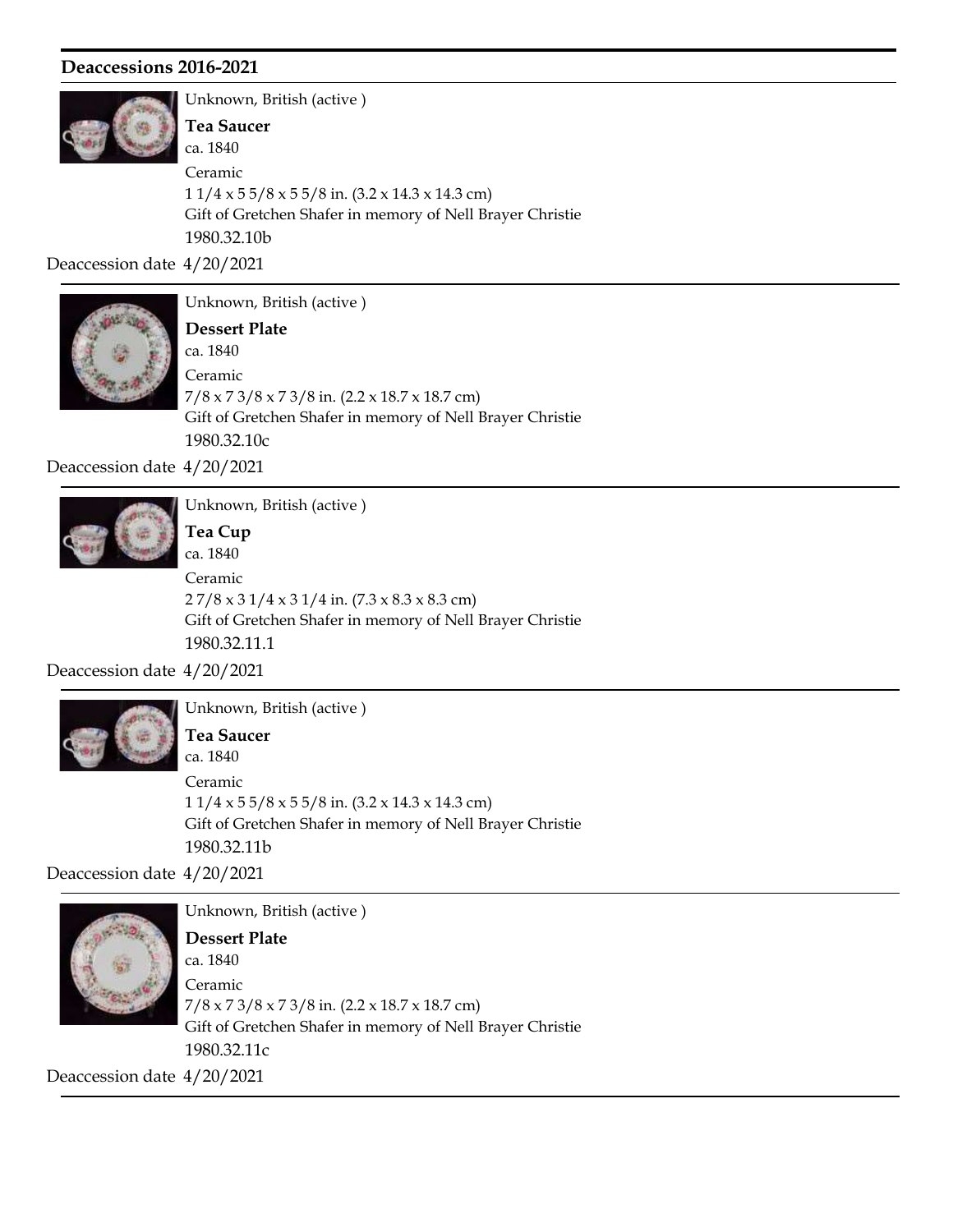

Unknown, British (active ) Gift of Gretchen Shafer in memory of Nell Brayer Christie 1980.32.12.1 ca. 1840 Tea Cup 2 7/8 x 3 1/4 x 3 1/4 in. (7.3 x 8.3 x 8.3 cm) Ceramic

Deaccession date 4/20/2021



Unknown, British (active ) Gift of Gretchen Shafer in memory of Nell Brayer Christie 1980.32.12b ca. 1840 Tea Saucer  $11/4 \times 55/8 \times 55/8$  in.  $(3.2 \times 14.3 \times 14.3$  cm) Ceramic

Deaccession date 4/20/2021



Unknown, British (active ) Dessert Plate

Gift of Gretchen Shafer in memory of Nell Brayer Christie 1980.32.12c ca. 1840 7/8 x 7 3/8 x 7 3/8 in. (2.2 x 18.7 x 18.7 cm) Ceramic

Deaccession date 4/20/2021



Unknown, British (active )

Gift of Gretchen Shafer in memory of Nell Brayer Christie 1980.32.13 ca. 1840 Creamer 5 x 4 3/4 x 4 3/4 in. (12.7 x 12.1 x 12.1 cm), overall Ceramic

Deaccession date 4/20/2021



Unknown, British (active ) Gift of Gretchen Shafer in memory of Nell Brayer Christie 1980.32.14a-b ca. 1840 Sugar Box with Lid 8 x 5 x 5 in. (20.3 x 12.7 x 12.7 cm), overall Ceramic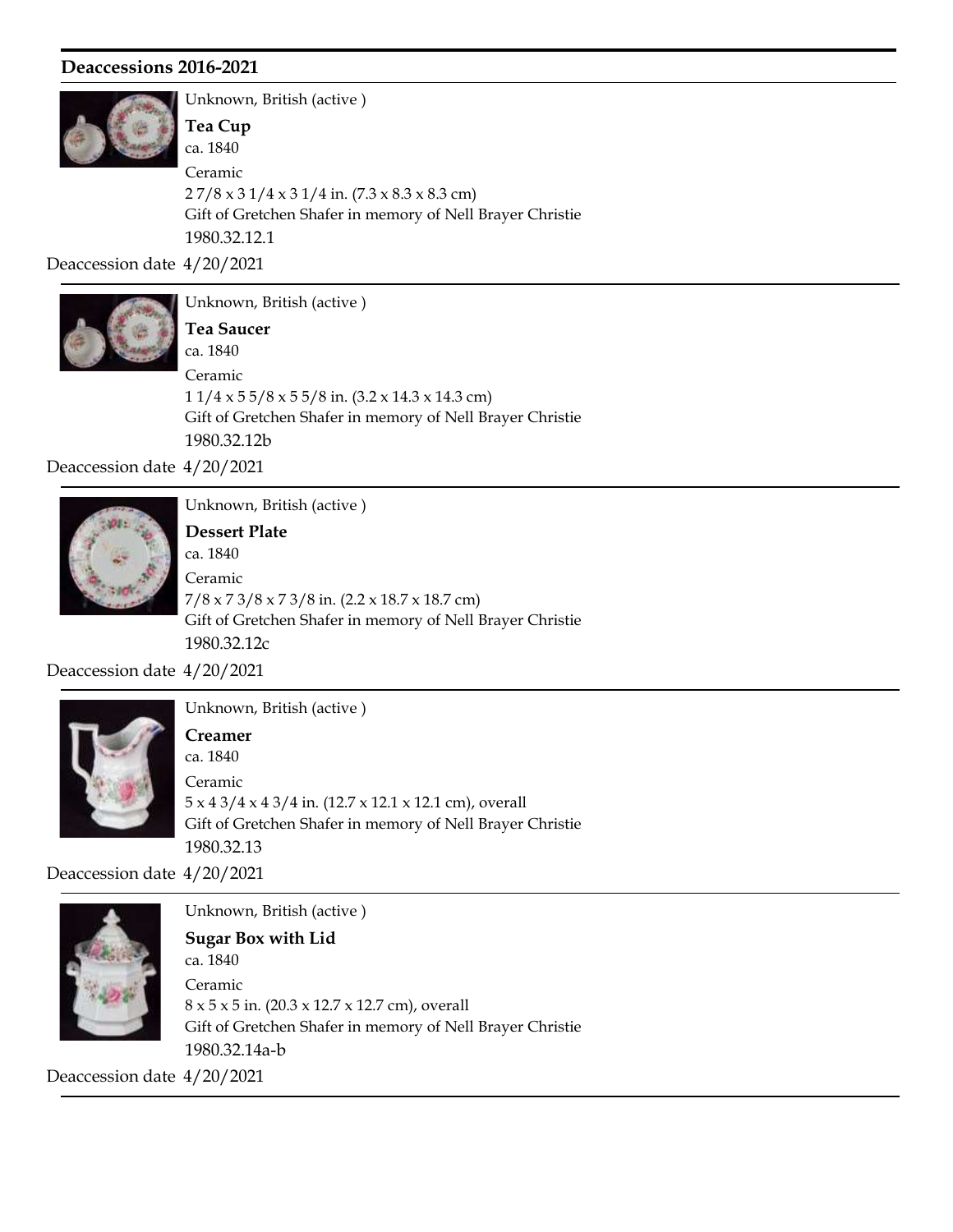

Unknown, British (active ) Gift of Gretchen Shafer in memory of Nell Brayer Christie 1980.32.15a-b ca. 1840 Teapot with Lid 8 1/2 x 6 x 6 in. (21.6 x 15.2 x 15.2 cm), overall Ceramic

Deaccession date 4/20/2021



Unknown, British (active ) Gift of Gretchen Shafer in memory of Nell Brayer Christie 1980.32.16 ca. 1840 Cake Plate  $1 \times 9 \frac{1}{2} \times 9 \frac{1}{2}$  in. (2.5 x 24.1 x 24.1 cm) Ceramic

Deaccession date 4/20/2021



Unknown, British (active ) Tea Cup

Gift of Gretchen Shafer in memory of Nell Brayer Christie 1980.31.1.1 ca. 1810-1820 2 1/4 x 3 1/4 x 3 1/4 in. (5.7 x 8.3 x 8.3 cm) Porcelain

Deaccession date 6/1/2021



Unknown, British (active ) Saucer

Gift of Gretchen Shafer in memory of Nell Brayer Christie 1980.31.1.2 ca. 1810-1820  $11/8 \times 51/2 \times 51/2$  in. (2.9 x 14 x 14 cm) Porcelain

Deaccession date 6/1/2021



Unknown, British (active ) Gift of Gretchen Shafer in memory of Nell Brayer Christie 1980.31.2.1 ca. 1810-1820 Tea Cup 2 1/4 x 3 1/4 x 3 1/4 in. (5.7 x 8.3 x 8.3 cm) Porcelain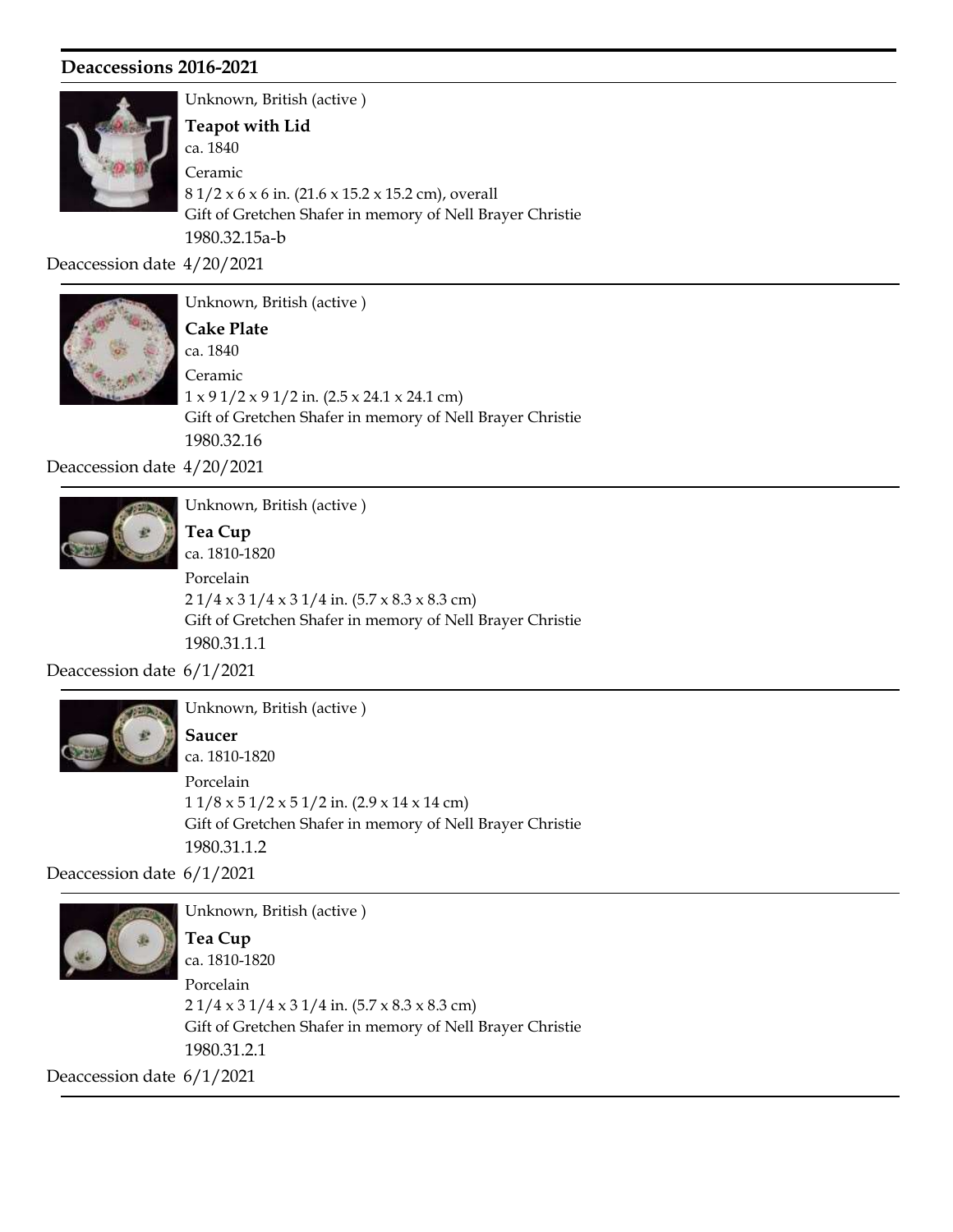

Unknown, British (active ) Gift of Gretchen Shafer in memory of Nell Brayer Christie 1980.31.2.2 ca. 1810-1820 Saucer 1 1/8 x 5 1/2 x 5 1/2 in. (2.9 x 14 x 14 cm) Porcelain

Deaccession date 6/1/2021



Unknown, British (active ) Gift of Gretchen Shafer in memory of Nell Brayer Christie ca. 1810-1820 Tea Cup  $21/4 \times 31/4 \times 31/4$  in.  $(5.7 \times 8.3 \times 8.3$  cm) Porcelain

1980.31.3.1

Deaccession date 6/1/2021



Unknown, British (active ) Saucer

Gift of Gretchen Shafer in memory of Nell Brayer Christie 1980.31.3.2 ca. 1810-1820 1 1/8 x 5 1/2 x 5 1/2 in. (2.9 x 14 x 14 cm) Porcelain

Deaccession date 6/1/2021



Unknown, British (active ) Tea Cup

Gift of Gretchen Shafer in memory of Nell Brayer Christie 1980.31.4.1 ca. 1810-1820 2 1/4 x 3 1/4 x 3 1/4 in. (5.7 x 8.3 x 8.3 cm) Porcelain

Deaccession date 6/1/2021



Unknown, British (active ) Gift of Gretchen Shafer in memory of Nell Brayer Christie 1980.31.4.2 ca. 1810-1820 Saucer 1 1/8 x 5 1/2 x 5 1/2 in. (2.9 x 14 x 14 cm) Porcelain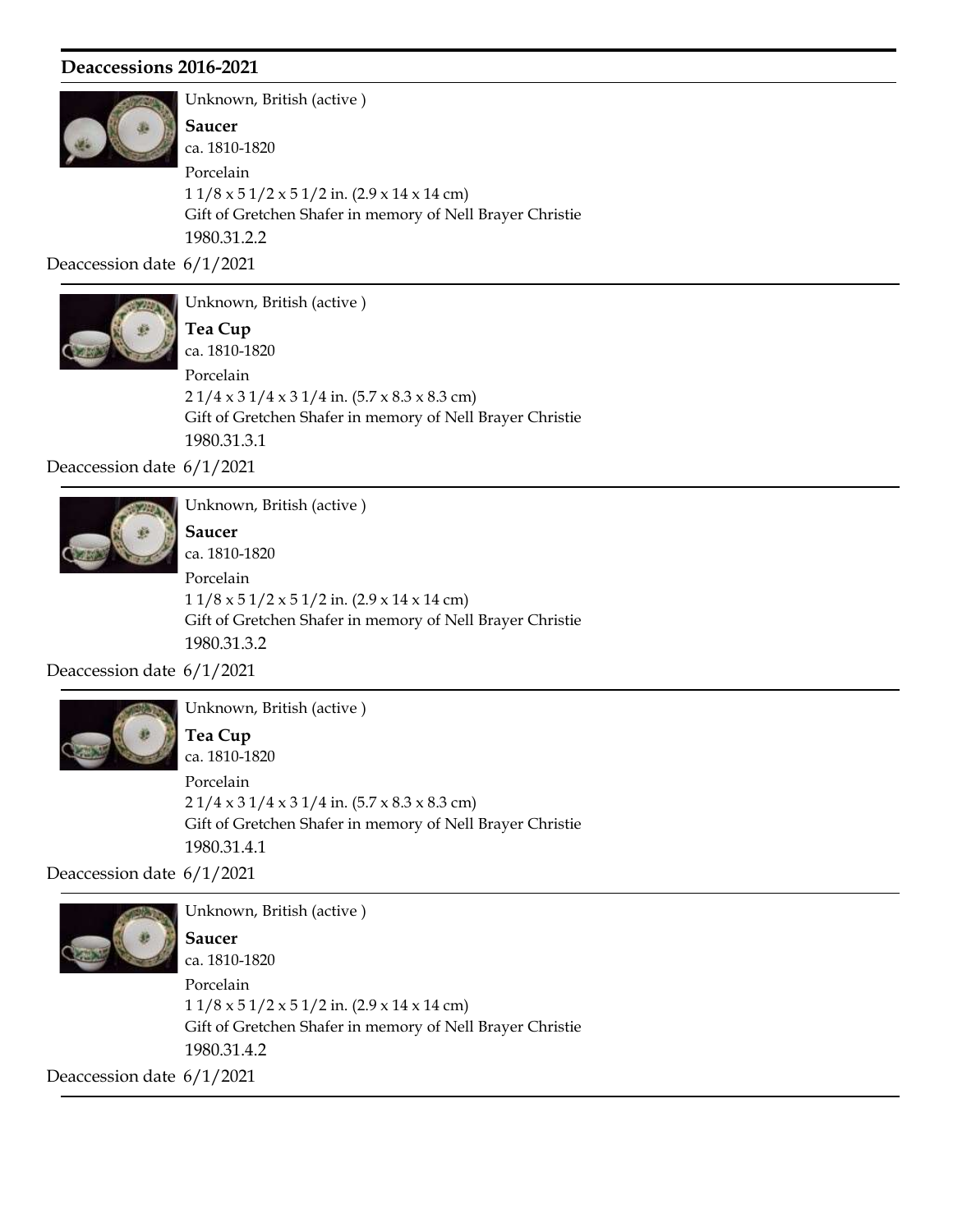

Unknown, British (active ) Gift of Gretchen Shafer in memory of Nell Brayer Christie 1980.31.5.1 ca. 1810-1820 Tea Cup 2 1/4 x 3 1/4 x 3 1/4 in. (5.7 x 8.3 x 8.3 cm) Porcelain

Deaccession date 6/1/2021



Unknown, British (active ) Saucer

Gift of Gretchen Shafer in memory of Nell Brayer Christie 1980.31.5.2 ca. 1810-1820  $11/8 \times 51/2 \times 51/2$  in. (2.9 x 14 x 14 cm) Porcelain

Deaccession date 6/1/2021



Unknown, British (active ) Tea Cup

Gift of Gretchen Shafer in memory of Nell Brayer Christie 1980.31.6.1 ca. 1810-1820 2 1/4 x 3 1/4 x 3 1/4 in. (5.7 x 8.3 x 8.3 cm) Porcelain

Deaccession date 6/1/2021



Unknown, British (active ) Saucer

Gift of Gretchen Shafer in memory of Nell Brayer Christie 1980.31.6.2 ca. 1810-1820  $11/8 \times 51/2 \times 51/2$  in. (2.9 x 14 x 14 cm) Porcelain

Deaccession date 6/1/2021



Unknown, British (active ) Gift of Gretchen Shafer in memory of Nell Brayer Christie 1980.31.7.1 ca. 1810-1820 Tea Cup 2 1/4 x 3 1/4 x 3 1/4 in. (5.7 x 8.3 x 8.3 cm) Porcelain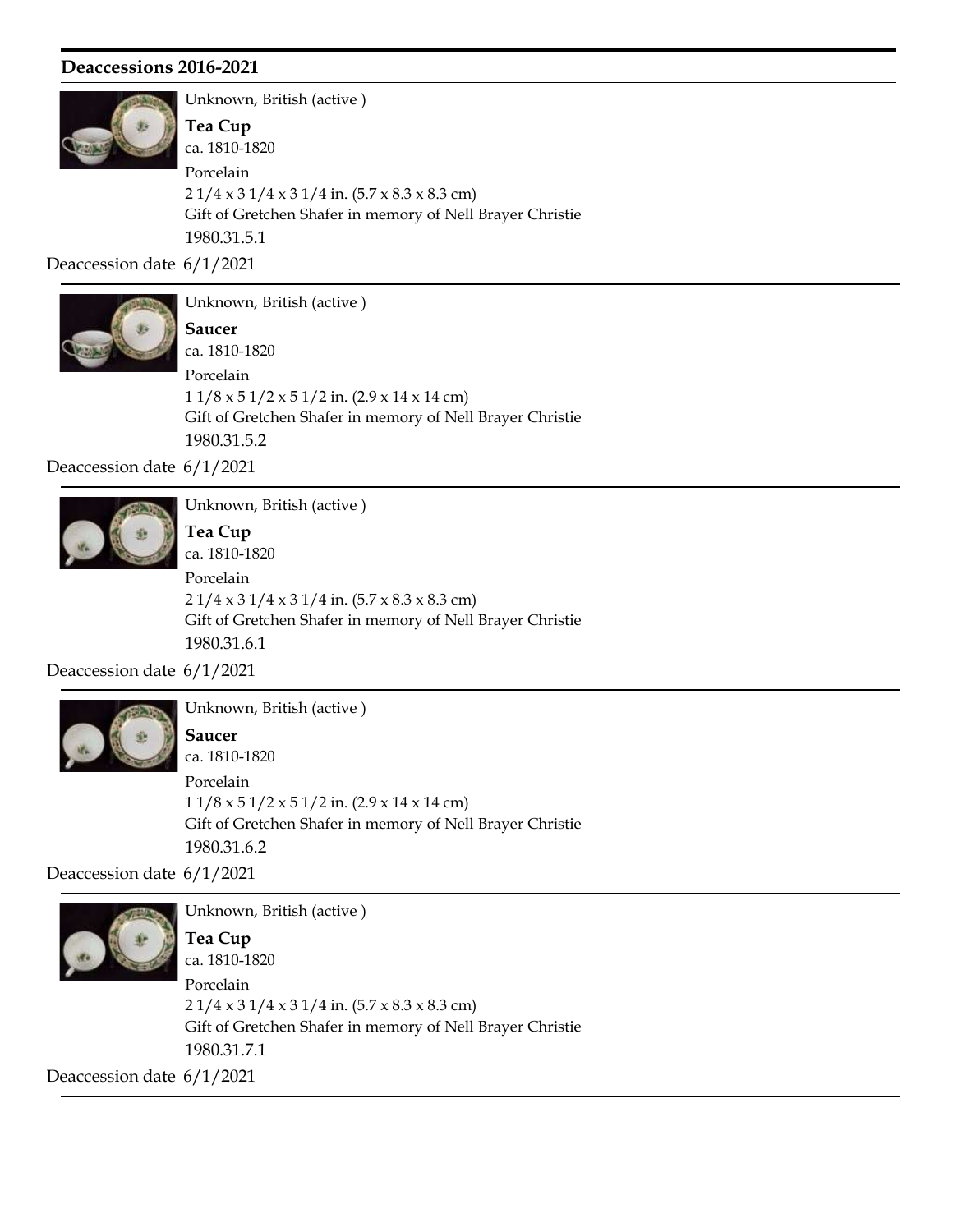

Unknown, British (active ) Gift of Gretchen Shafer in memory of Nell Brayer Christie 1980.31.7.2 ca. 1810-1820 Saucer 1 1/8 x 5 1/2 x 5 1/2 in. (2.9 x 14 x 14 cm) Porcelain

Deaccession date 6/1/2021



Unknown, British (active ) Tea Cup

Gift of Gretchen Shafer in memory of Nell Brayer Christie 1980.31.8.1 ca. 1810-1820  $21/4 \times 31/4 \times 31/4$  in.  $(5.7 \times 8.3 \times 8.3$  cm) Porcelain

Deaccession date 6/1/2021



Unknown, British (active ) Saucer

Gift of Gretchen Shafer in memory of Nell Brayer Christie 1980.31.8.2 ca. 1810-1820 1 1/8 x 5 1/2 x 5 1/2 in. (2.9 x 14 x 14 cm) Porcelain

Deaccession date 6/1/2021



Unknown, British (active ) ca. 1810-1820 Tea Cup 2 1/4 x 3 1/4 x 3 1/4 in. (5.7 x 8.3 x 8.3 cm) Porcelain

1980.31.9.1

Deaccession date 6/1/2021



Unknown, British (active ) Gift of Gretchen Shafer in memory of Nell Brayer Christie 1980.31.9.2 ca. 1810-1820 Saucer 1 1/8 x 5 1/2 x 5 1/2 in. (2.9 x 14 x 14 cm) Porcelain

Gift of Gretchen Shafer in memory of Nell Brayer Christie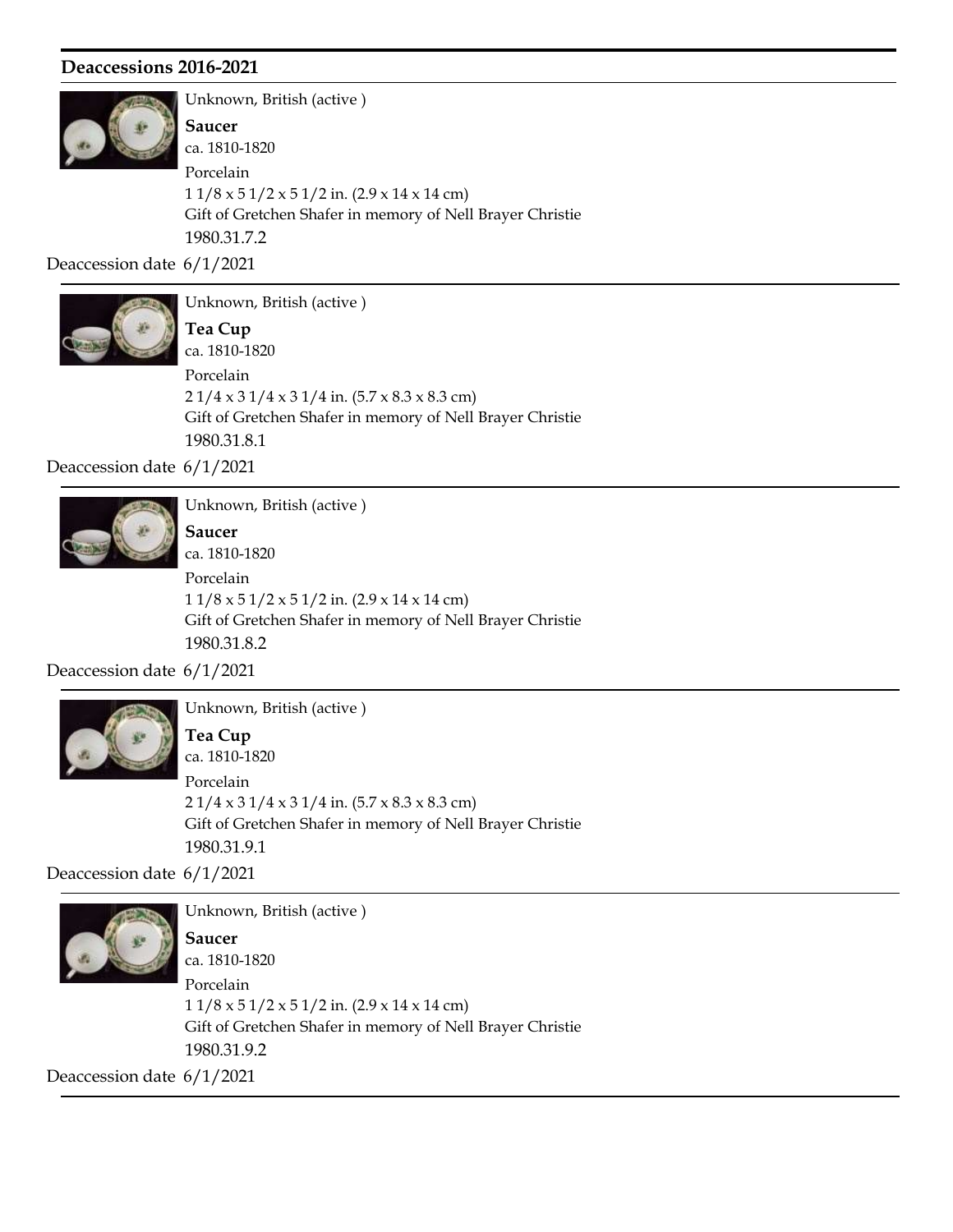

Unknown, British (active ) Gift of Gretchen Shafer in memory of Nell Brayer Christie 1980.31.10.1 ca. 1810-1820 Tea Cup 2 1/4 x 3 1/4 x 3 1/4 in. (5.7 x 8.3 x 8.3 cm) Porcelain

Deaccession date 6/1/2021



Unknown, British (active )

Gift of Gretchen Shafer in memory of Nell Brayer Christie 1980.31.10.2 ca. 1810-1820 Saucer  $11/8 \times 51/2 \times 51/2$  in. (2.9 x 14 x 14 cm) Porcelain

Deaccession date 6/1/2021



Unknown, British (active ) Tea Cup

Gift of Gretchen Shafer in memory of Nell Brayer Christie 1980.31.11.1 ca. 1810-1820  $21/4 \times 31/4 \times 31/4$  in.  $(5.7 \times 8.3 \times 8.3$  cm) Porcelain

Deaccession date 6/1/2021



Unknown, British (active ) Saucer

Gift of Gretchen Shafer in memory of Nell Brayer Christie 1980.31.11.2 ca. 1810-1820  $11/8 \times 51/2 \times 51/2$  in. (2.9 x 14 x 14 cm) Porcelain

Deaccession date 6/1/2021



Unknown, British (active ) Gift of Gretchen Shafer in memory of Nell Brayer Christie 1980.31.12.2 ca. 1810-1820 Saucer 1 1/8 x 5 1/2 x 5 1/2 in. (2.9 x 14 x 14 cm) Porcelain